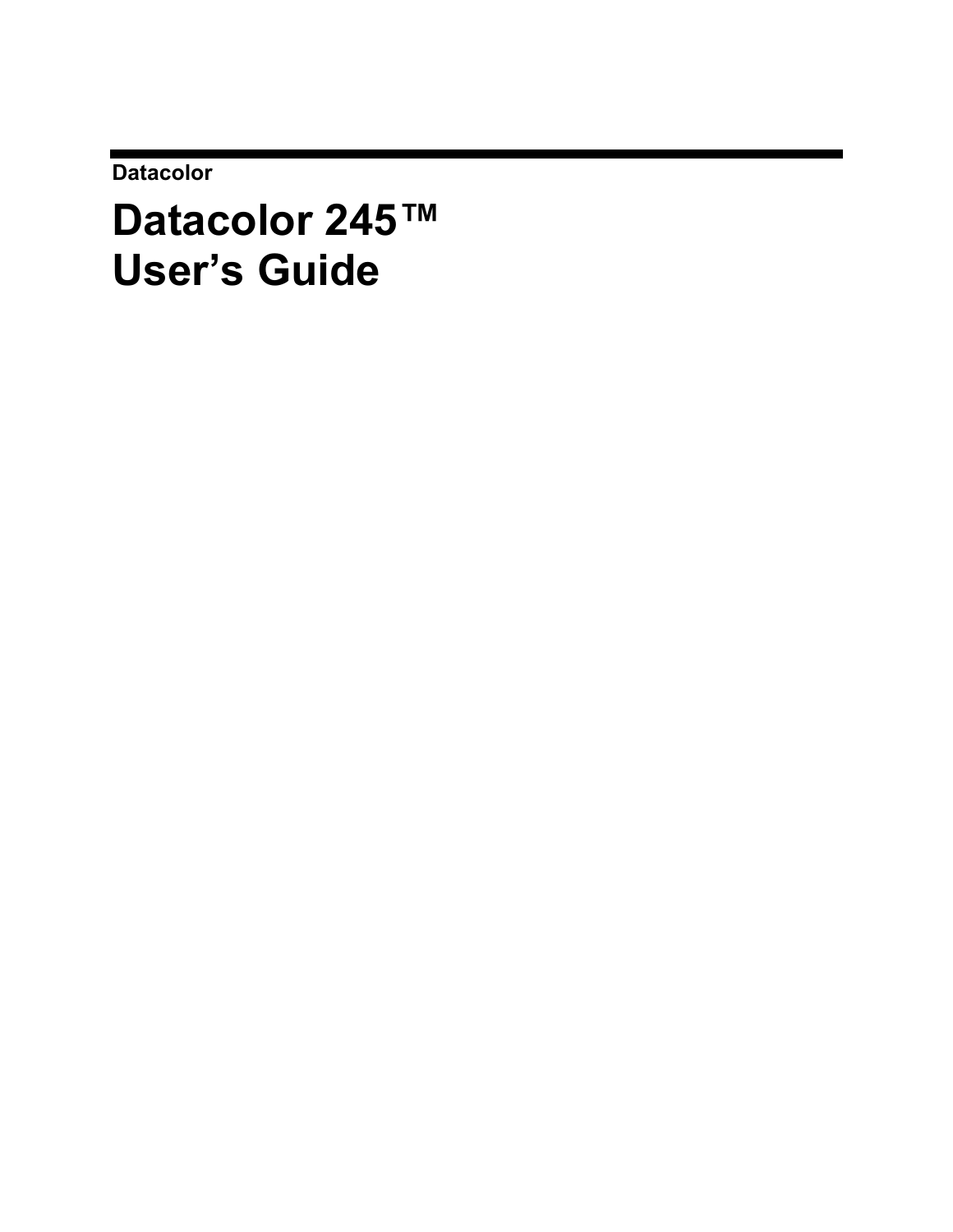

**Datacolor 245™ User's Guide** (January, 2005) Part No. 4230-0393M

All efforts have been made to ensure the accuracy of the information presented in this format. However, should any errors be detected, Datacolor appreciates your efforts to notify us of these oversights.

Changes are periodically made to this information and are incorporated into forthcoming versions. Datacolor reserves the right to make improvements and/or changes in the product(s) and/or program(s) described in this material at any time.

Copyright © 2005 Datacolor. ALL RIGHTS RESERVED. This material may not be reproduced or duplicated, in whole or in part, without the express written permission of Datacolor.

Microsoft®, MS-DOS®, and Microsoft Windows® are registered trademarks of Microsoft Corporation. All other registered trademarks are the property of their respective owners.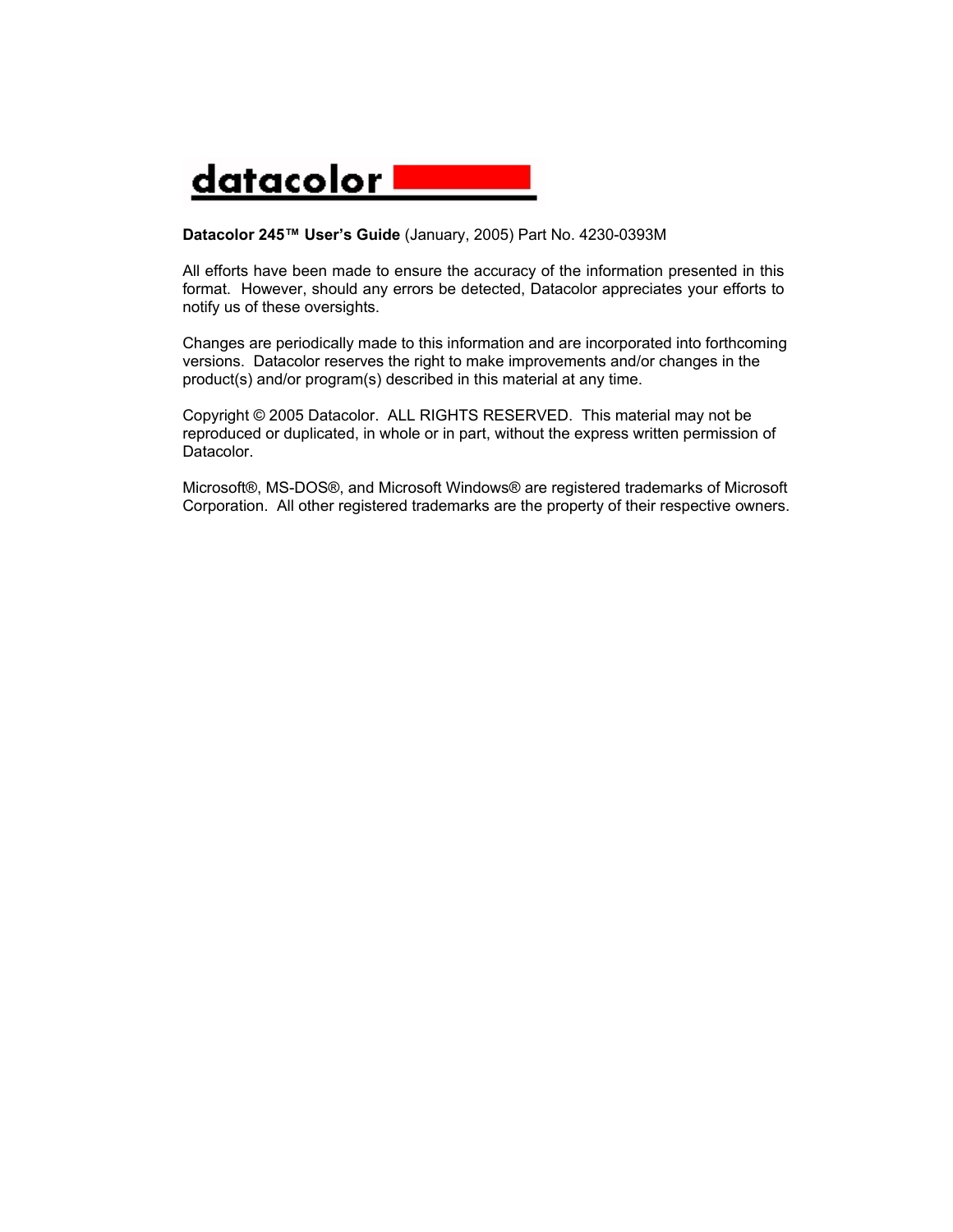## **Contents**

| Changing the COM Port Assignment in Datacolor Programs 16 |  |
|-----------------------------------------------------------|--|
|                                                           |  |
|                                                           |  |
|                                                           |  |
|                                                           |  |
|                                                           |  |
|                                                           |  |
|                                                           |  |
|                                                           |  |
|                                                           |  |
|                                                           |  |
|                                                           |  |
|                                                           |  |
|                                                           |  |
|                                                           |  |
|                                                           |  |
| Appendix                                                  |  |
|                                                           |  |
|                                                           |  |
|                                                           |  |
|                                                           |  |
|                                                           |  |
|                                                           |  |
|                                                           |  |
|                                                           |  |
|                                                           |  |
|                                                           |  |
|                                                           |  |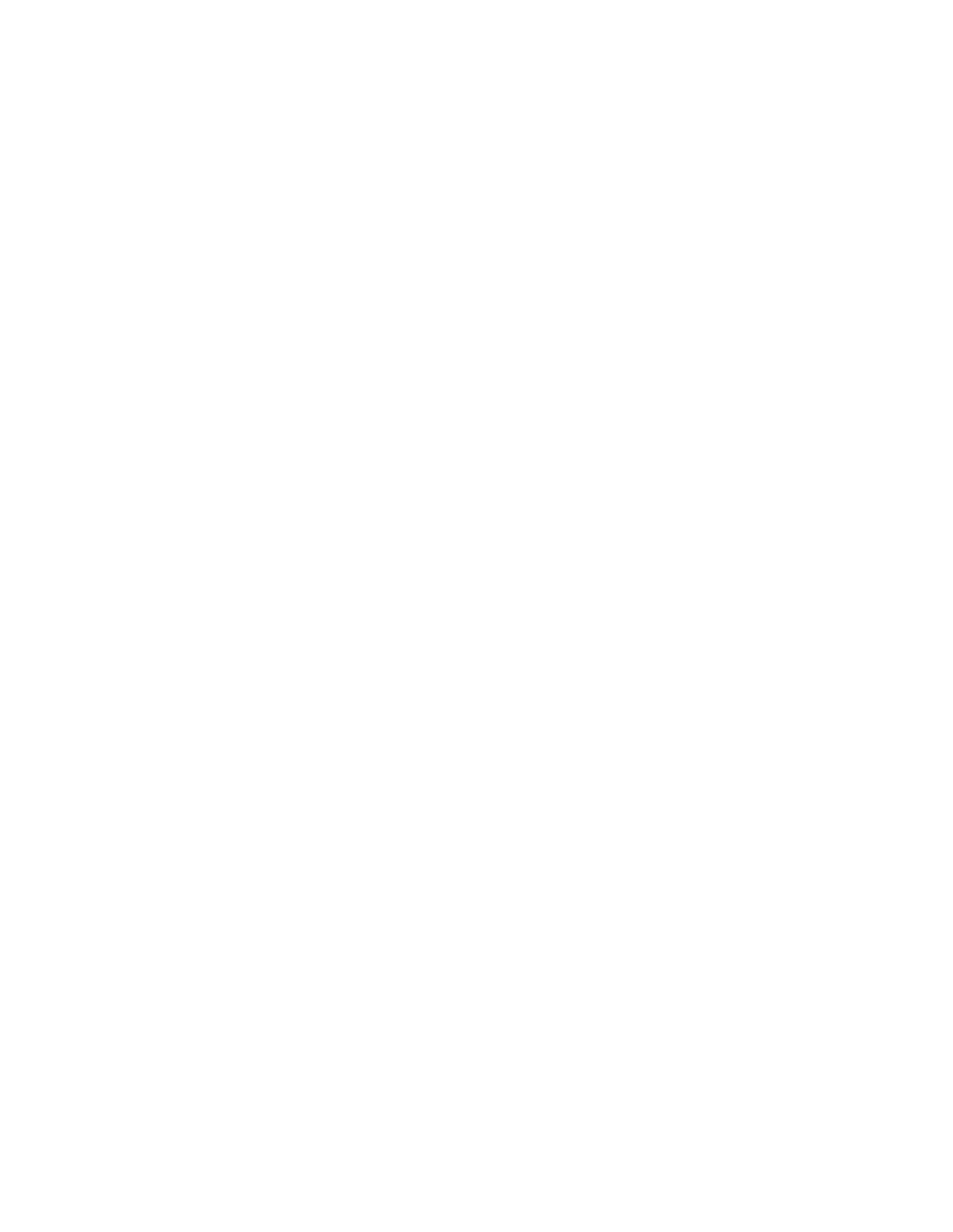## <span id="page-4-0"></span>**Datacolor 245™**

## <span id="page-4-1"></span>**About the Datacolor 245™**

The Datacolor 245 provides a new, solid-state approach to 45º/0º measurement geometry. It employs a unique, dual-beam optical design, uses a pulsed xenon lamp and has a sealed optical path for improved repeatability and long-term stability. 45º/0º instruments are used for quality control applications when both color and appearance features are being evaluated.



The Datacolor 245 includes the following standard features:

- Dual-beam measurement using pulsed xenon light source
- Datacolor proprietary high-end sensor
- Conformance to ASTM E1164 Standard Practice for Obtaining Spectrophotometric Data for Object-Color Evaluation
- Drawer for accessories
- Datacolor world wide support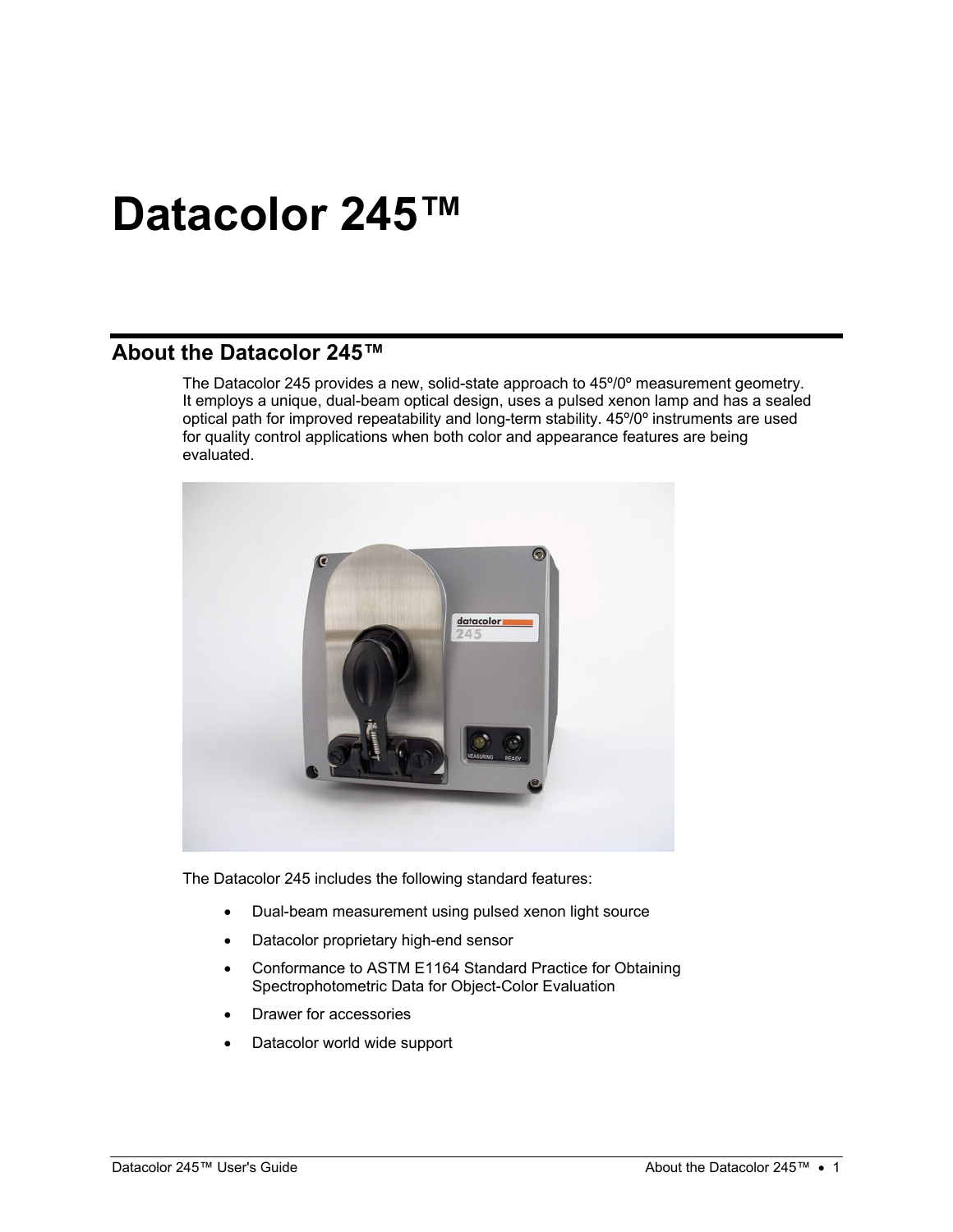#### <span id="page-5-0"></span>**Electrical and Environmental Requirements**

| <b>Power</b>                          | 85 to 264 VAC<br>47 to 63 Hz<br>80 VA peak<br>35 VA typical  |
|---------------------------------------|--------------------------------------------------------------|
| <b>Absolute Operating Environment</b> | $5^{\circ}$ to 40 $^{\circ}$ C<br>65%-85% RH, non-condensing |

## <span id="page-5-1"></span>**Safety Warnings**

#### **Light Source**

Do not stare directly into the open port located in the front door panel when the measurement is in progress. **Staring directly into the light source can result in eye discomfort similar to that of staring at a camera flash.** 

## **Side Vents**

 Vents are included along each side of the instrument to facilitate air circulation. *HIGH VOLTAGE COMPONENTS WITHIN.* DO NOT INSERT ANY OBJECTS INTO THESE OPENINGS!

#### <span id="page-5-2"></span>**Feature Summary**

The Dataflash is one of a family of Datacolor instruments that employs state-of-the-art features including the spectrometer, light source, and optics. Below is a summary of those features:

| <b>DESCRIPTION</b><br><b>FEATURE</b>                     |                                                                                                                                             | <b>PURPOSE/BENEFIT</b>                                                                                                                                                                |  |  |  |
|----------------------------------------------------------|---------------------------------------------------------------------------------------------------------------------------------------------|---------------------------------------------------------------------------------------------------------------------------------------------------------------------------------------|--|--|--|
| <b>Instrument Type</b>                                   | Dual-beam<br>spectrophotometer with<br>xenon flash lamp                                                                                     | Industry standard.                                                                                                                                                                    |  |  |  |
| <b>Measurement</b><br>Geometry                           | 45 <sup>°</sup> illumination<br>$0^{\circ}$ viewing                                                                                         | Results provide good<br>agreement with visual<br>evaluations of sample color.                                                                                                         |  |  |  |
| <b>SP2000 Spectral</b><br>Analyzer                       | Proprietary dual-channel<br>holographic grating. 256-<br>photodiode linear arrays<br>used for both the<br>reference and sample<br>channels. | Dual channel design provides<br>continuous monitoring of sample<br>illumination and compensates<br>for changes. 256-photodiode<br>array enhances the precision of<br>the measurement. |  |  |  |
| <b>Light source</b>                                      | Pulsed xenon flash lamp                                                                                                                     | Does not require warm up                                                                                                                                                              |  |  |  |
| <b>Effective</b><br>10 <sub>nm</sub><br><b>Bandwidth</b> |                                                                                                                                             | Greater precision enhances the<br>measurement accuracy.                                                                                                                               |  |  |  |
| <b>Wavelength Range</b>                                  | 400nm to 700nm                                                                                                                              |                                                                                                                                                                                       |  |  |  |
| <b>Reporting Interval</b>                                | 10nm                                                                                                                                        |                                                                                                                                                                                       |  |  |  |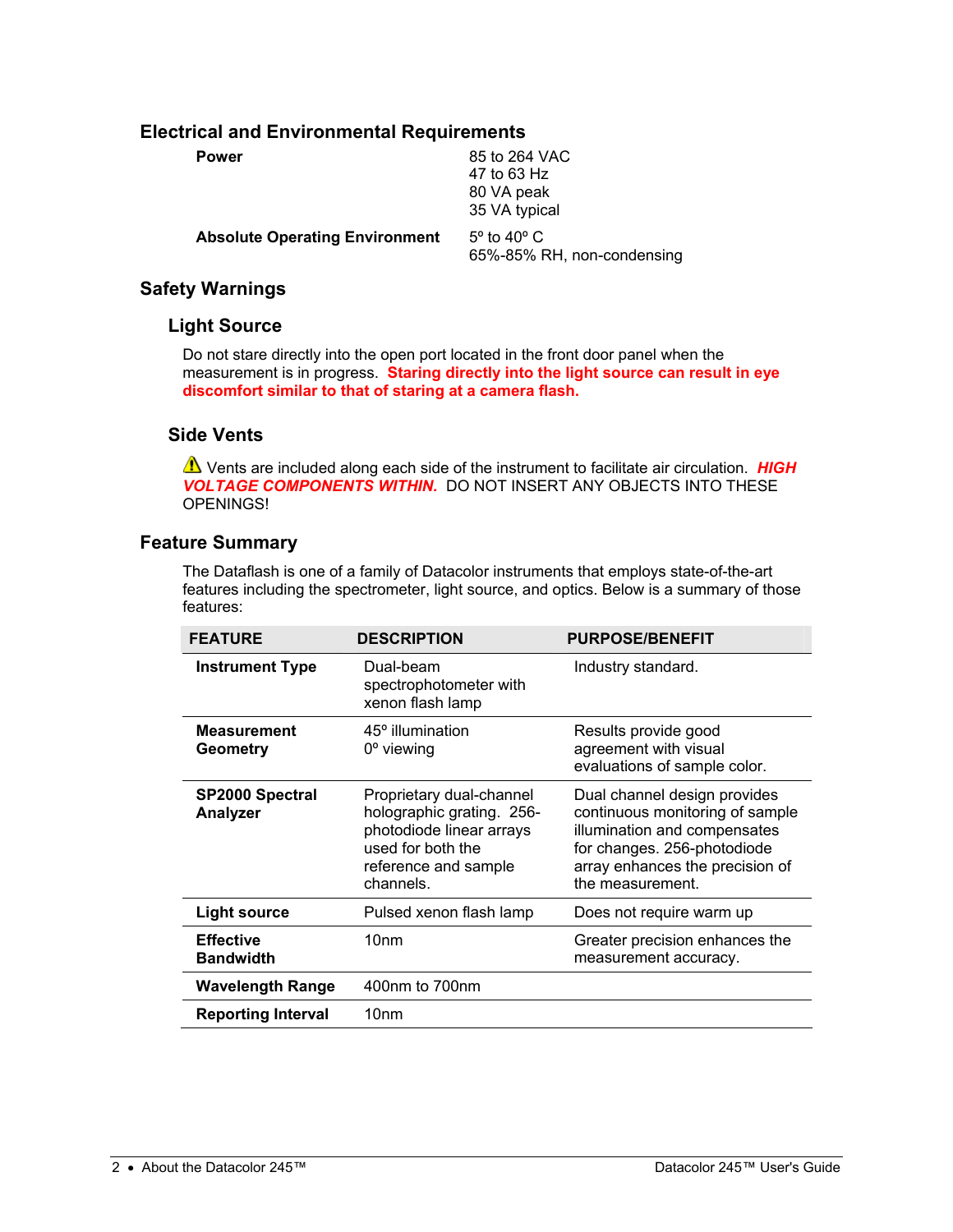## <span id="page-6-0"></span>**Accessories**

All models come with the following standard accessories:

- Six foot power cable
- Serial cable with connectors on either end
- USB cable
- Black Trap
- White Tile
- Green Tile

In addition, an optional accessory drawer is available with the unit.

## <span id="page-6-1"></span>**Calibration Tiles**

A black trap, white tile and green tile are provided with Datacolor instruments.

- The black trap and white tile are used each time the instrument is calibrated.
- The green tile is used to perform an optional diagnostic test.



### **Calibration Data**

The calibration procedure uses white data that must be installed on the system. It is data unique for the white calibration tile, and is provided on either a diskette or a CD. It is included with the instrument accessories:





## **ED** NOTE

The serial number on the back of the white calibration standard should match the serial number on the instrument.

### <span id="page-6-2"></span>**Aperture Plates**

The Datacolor 245 is a single aperture instrument. *Refer to Appendix, Features by Model for the aperture specification.*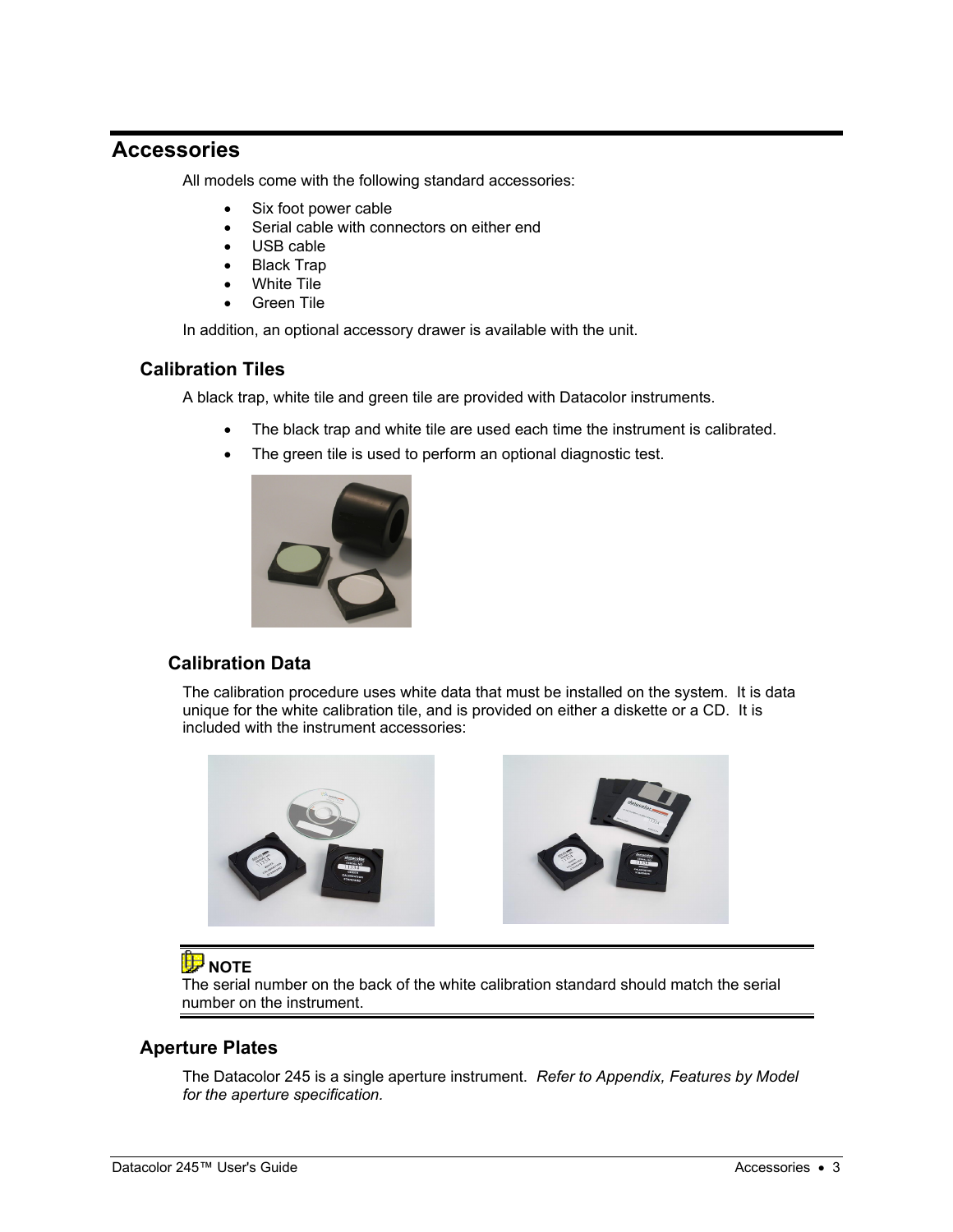*This page intentionally left blank.*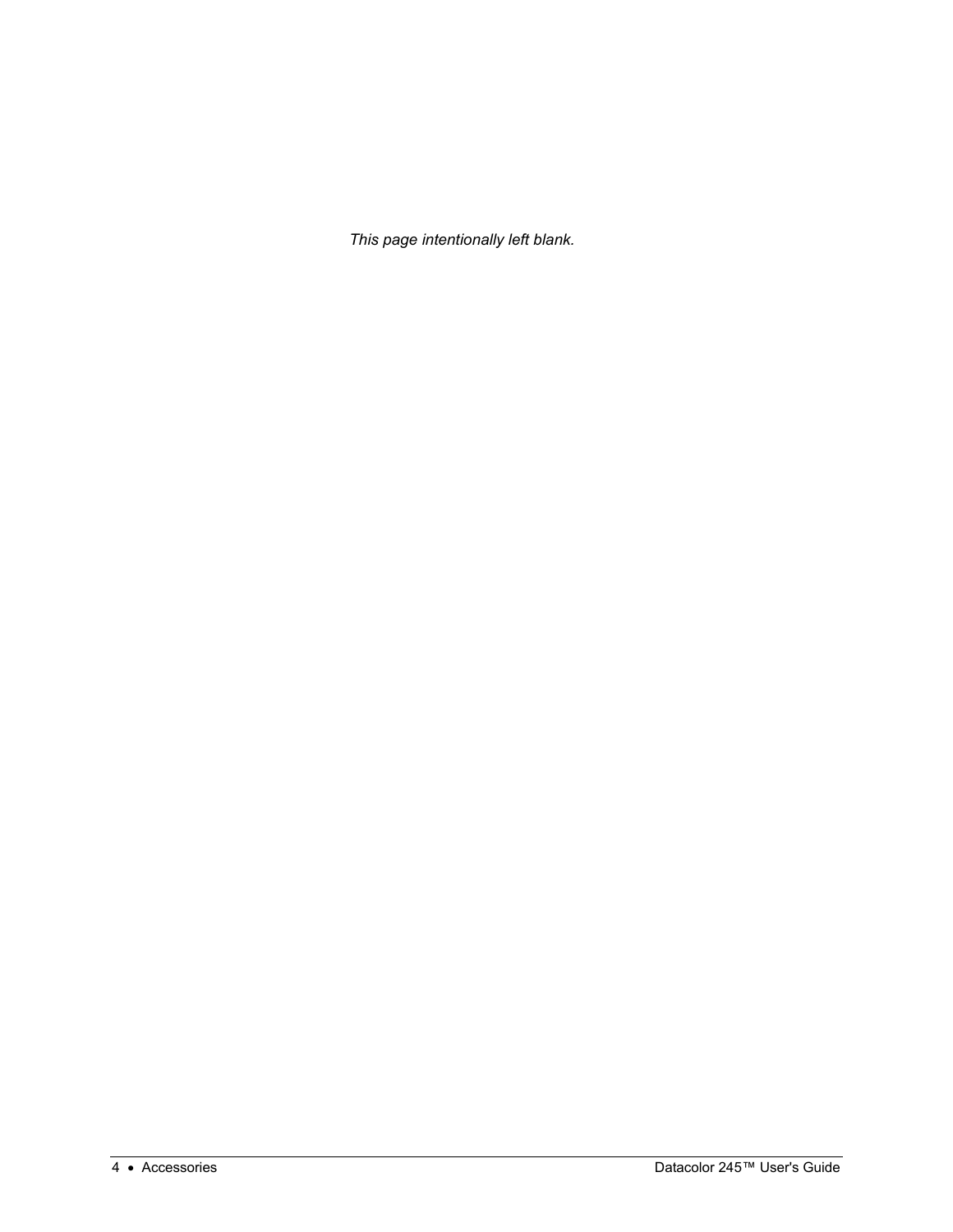# <span id="page-8-0"></span>**Cable Installation**

## <span id="page-8-1"></span>**Instrument Cables**

#### **WARNING**

BE SURE TO TURN OFF THE POWER BEFORE WORKING WITH ANY CABLES.

The Datacolor 245 requires the use of two cables, a power cable and either a serial cable or a USB cable, to connect the instrument to the computer.



#### **WARNING**

Read "Electrical and Environmental Requirements section *before* connecting your instrument.

The connections for these cables are found on the back of the instrument.



## <span id="page-8-2"></span>**Power Cable**

A six-foot power cable is provided with the instrument.



Power is supplied to the back of the unit via a 3-prong male connector.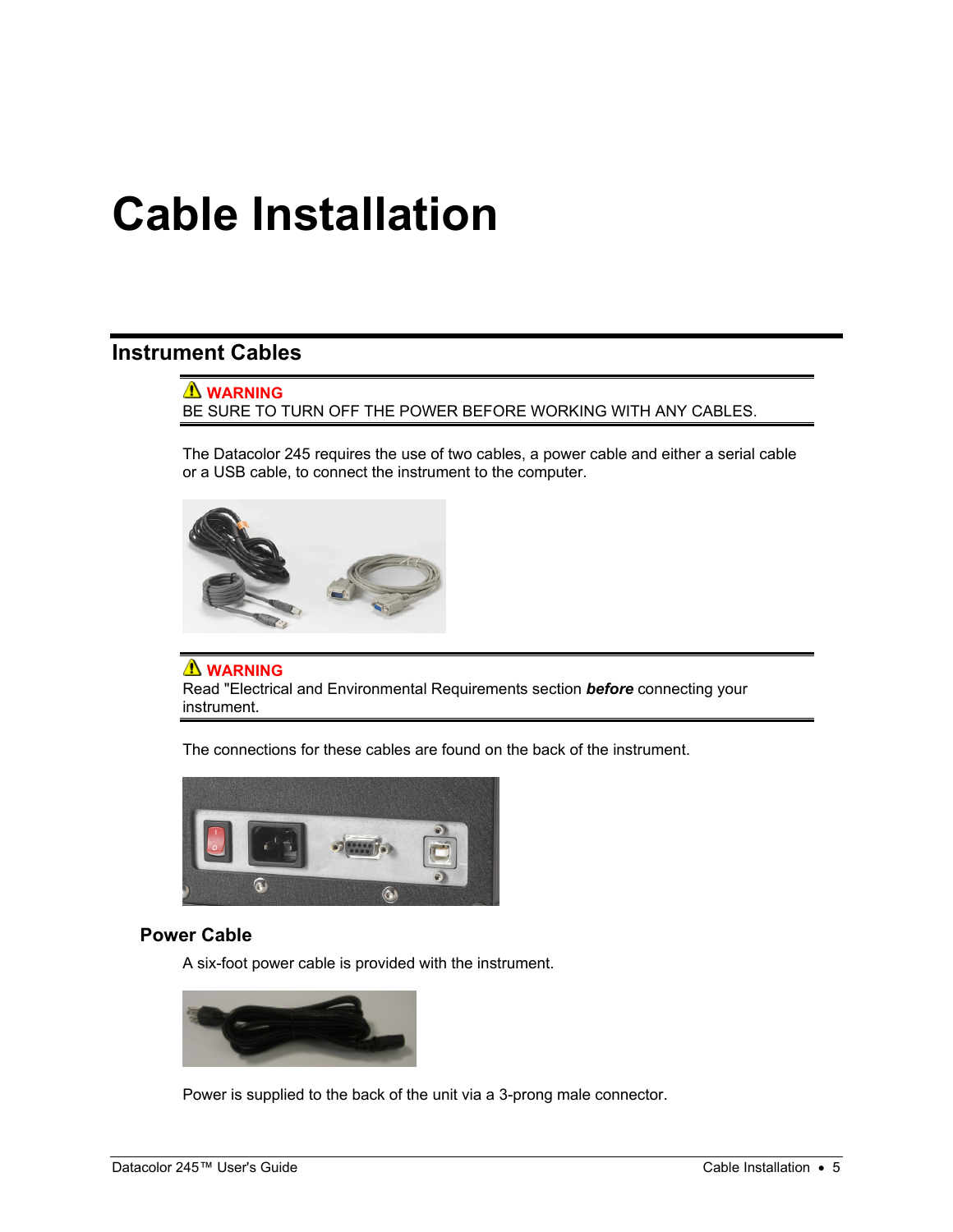## <span id="page-9-0"></span>**Communications Cable**

The instrument is connected to a computer through either a serial port or USB port: **Serial Cable Connections USB Cable Connections** 





- 1. Plug the female end of the power cord into the power receptacle on the rear panel of the instrument. Insert the plug into a standard AC outlet.
- 2. Connect the male connector on the instrument cable to the appropriate female connector on the rear panel of the instrument.
- 3. Connect the female connector on the instrument cable to a communications port on the back of the computer.



4. Tighten each connection securely to ensure proper signal.

## **D** NOTE

If there is more than one serial port on the computer, make a note of the port being used. You may need to enter this information into the program. *See USB Driver Installation in this guide for detailed instructions regarding the software installation. See the Appendix for a description of the RS-232C connector pin assignments.*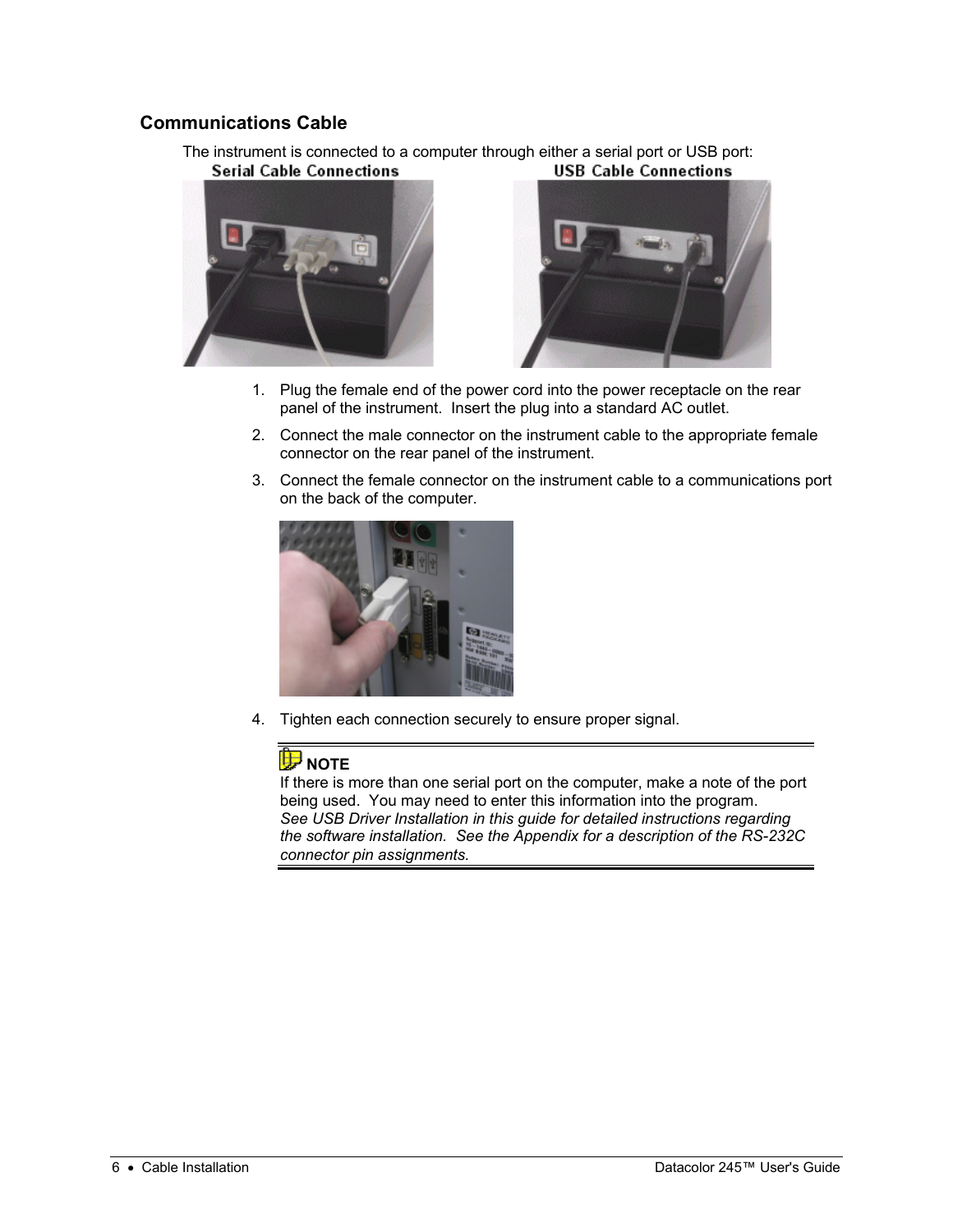## <span id="page-10-0"></span>**USB Driver Installation**

### <span id="page-10-1"></span>**Installing the Driver**

To connect to a USB port, additional software must be installed.

- 1. Install the CD labeled *USB Drivers and Documentation* into the CD ROM drive.
- 2. Connect the USB cable to the instrument, and to the USB port on the computer. When this connection is made, the system detects a new piece of hardware, and the screen below automatically appears:



The New Hardware Wizard automatically replaces this screen.



3. Click **Next** to continue with the USB driver installation.

| <b>Found New Hardware Wizard</b>                                                                                                                                                                |
|-------------------------------------------------------------------------------------------------------------------------------------------------------------------------------------------------|
| <b>Install Hardware Device Drivers</b><br>A device driver is a software program that enables a hardware device to work with<br>an operating system.                                             |
| This wizard will complete the installation for this device:                                                                                                                                     |
| $USB \leftrightarrow S$ erial                                                                                                                                                                   |
| A device driver is a software program that makes a hardware device work. Windows<br>needs driver files for your new device. To locate driver files and complete the<br>installation click Next. |
| What do you want the wizard to do?                                                                                                                                                              |
| ○ Search for a suitable driver for my device (recommended)                                                                                                                                      |
| C Display a list of the known drivers for this device so that I can choose a specific<br>driver                                                                                                 |
|                                                                                                                                                                                                 |
| Next ><br>Cancel<br>< Back                                                                                                                                                                      |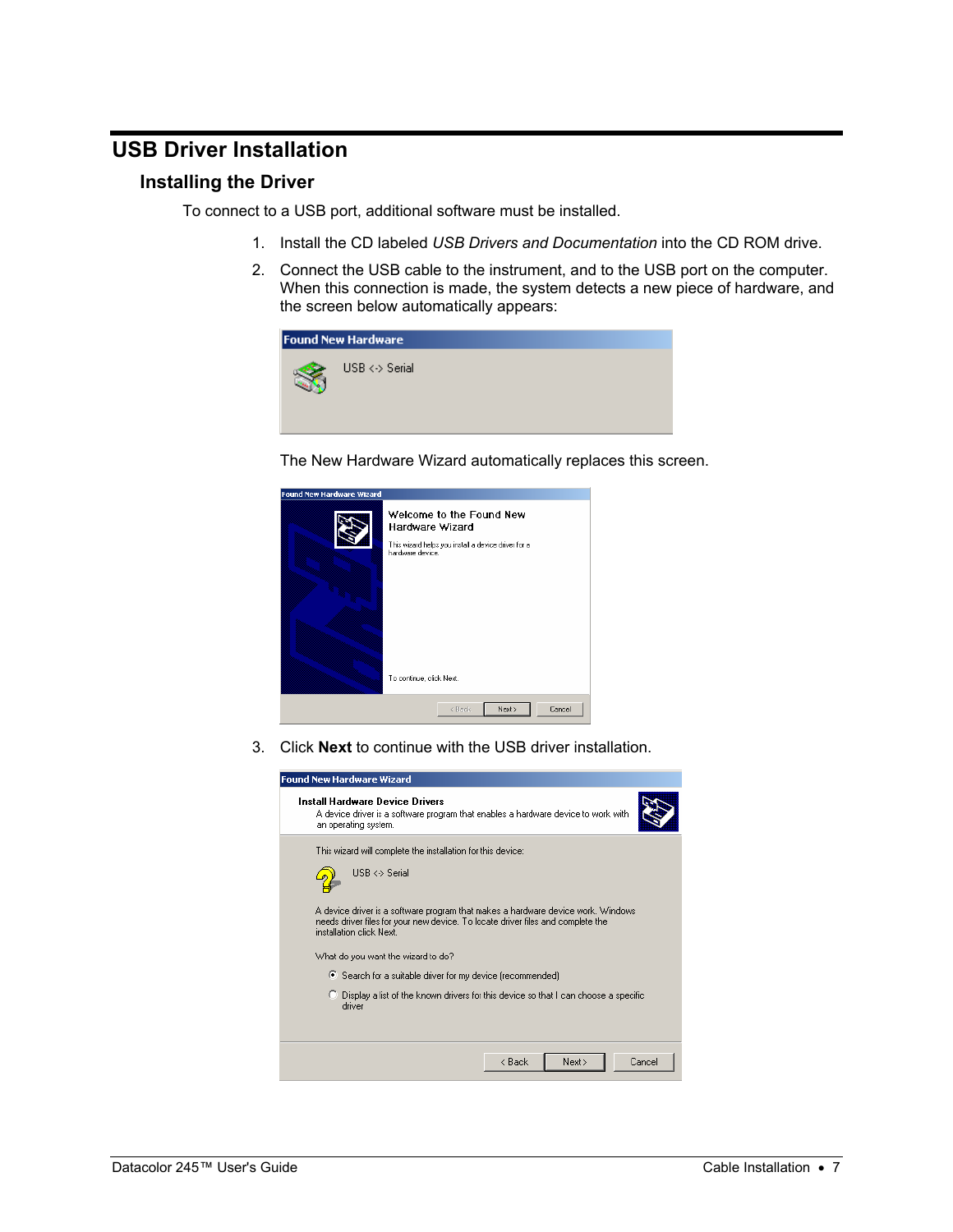4. Accept the default selection and click *Next*.



A check appears in the box for a selection. There should be a check in both the *CD-ROM drives* box and the *Specify a location* box.

To add a check, place the cursor in a blank box and click the mouse. A check will appear. To remove a check, place the cursor over a check, and click the mouse. The check will disappear. When you have completed your selections, click *Next*.

| <b>Found New Hardware Wizard</b>                                                           | ×                   |
|--------------------------------------------------------------------------------------------|---------------------|
| Insert the manufacturer's installation disk into the drive<br>selected, and then click OK. | <b>OK</b><br>Cancel |
| Copy manufacturer's files from:<br>D:\ENGLISH\WIN2000\PRO\                                 | Browse              |

- 5. A default location appears in the "*Copy manufacturer's files from"* field.
	- − If the driver software is in a different location click **Browse**, and identify the correct location.
	- − If the correct location is identified, click **OK**. The program will search for the driver file. When the correct file is found, the window below appears: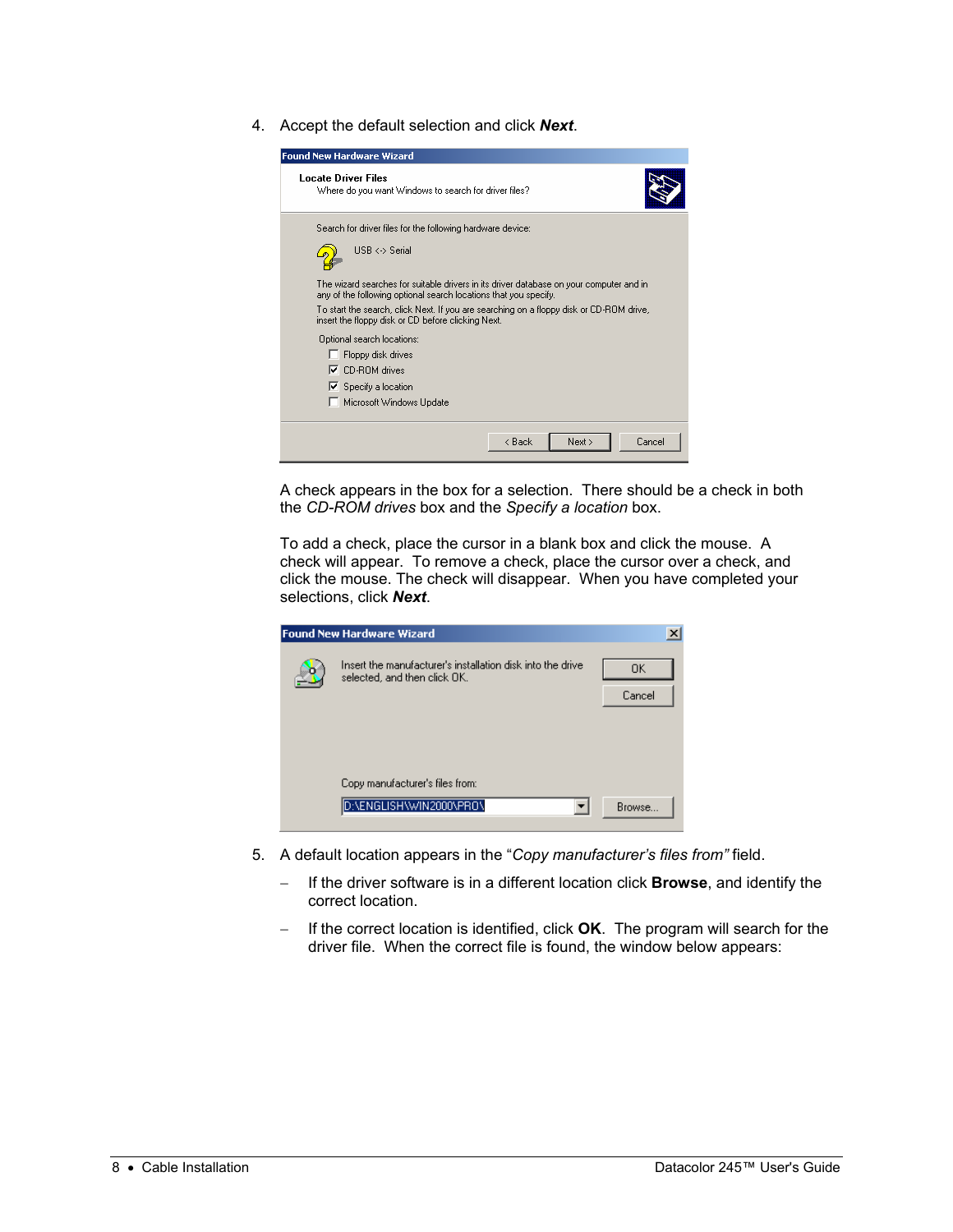

Click *Next*. The Wizard will begin copying the files to the computer.

| <b>Copying Files</b>                 |        |
|--------------------------------------|--------|
|                                      |        |
| ftdiunin.exe<br>To C:\WINNT\System32 |        |
| 1111111<br>ı                         | Cancel |

6. When the copy is complete, the window below appears:

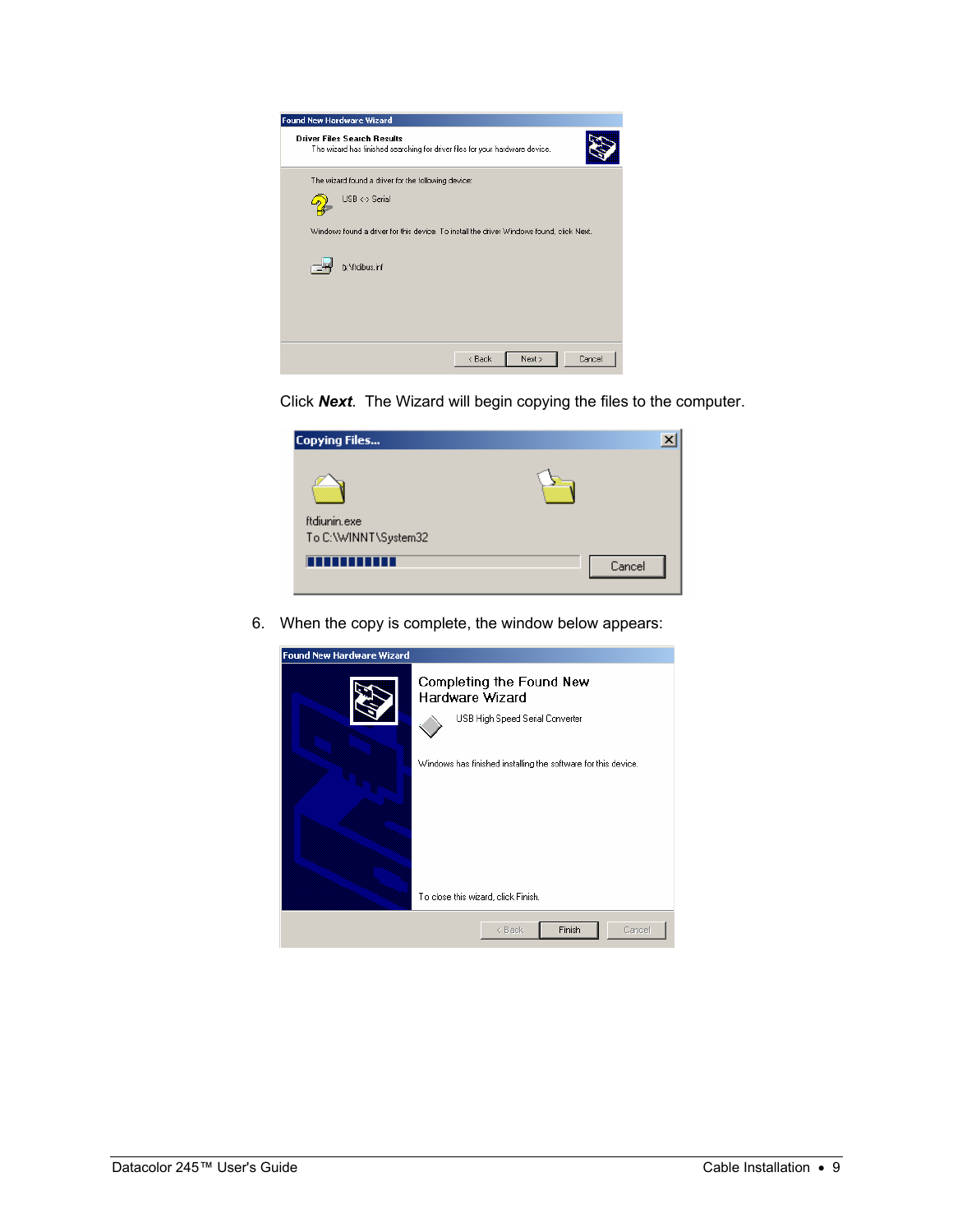7. Click **Finish**. *Do not remove the USB Driver CD from the drive*. The Wizard will close, and then immediately reopen and repeat the procedure. You must complete it a second time to successfully copy the file.

| Found New Hardware Wizard |                                                                                                                                                    |
|---------------------------|----------------------------------------------------------------------------------------------------------------------------------------------------|
|                           | Welcome to the Found New<br>Hardware Wizard<br>This wizard helps you install a device driver for a<br>hardware device.<br>To continue, click Next. |
|                           | Next ><br>Cancel<br>< Back                                                                                                                         |

8. Click **Next**.

| <b>Found New Hardware Wizard</b>                                                                                                                                                                |
|-------------------------------------------------------------------------------------------------------------------------------------------------------------------------------------------------|
| Install Hardware Device Drivers<br>A device driver is a software program that enables a hardware device to work with<br>an operating system.                                                    |
| This wizard will complete the installation for this device:                                                                                                                                     |
| <b>HSB Serial Port</b>                                                                                                                                                                          |
| A device driver is a software program that makes a hardware device work. Windows<br>needs driver files for your new device. To locate driver files and complete the<br>installation click Next. |
| What do you want the wizard to do?                                                                                                                                                              |
| ● Search for a suitable driver for my device (recommended)                                                                                                                                      |
| C Display a list of the known drivers for this device so that I can choose a specific<br>driver                                                                                                 |
|                                                                                                                                                                                                 |
| Cancel<br>$\langle$ Back<br>Next >                                                                                                                                                              |

9. Click **Next**.

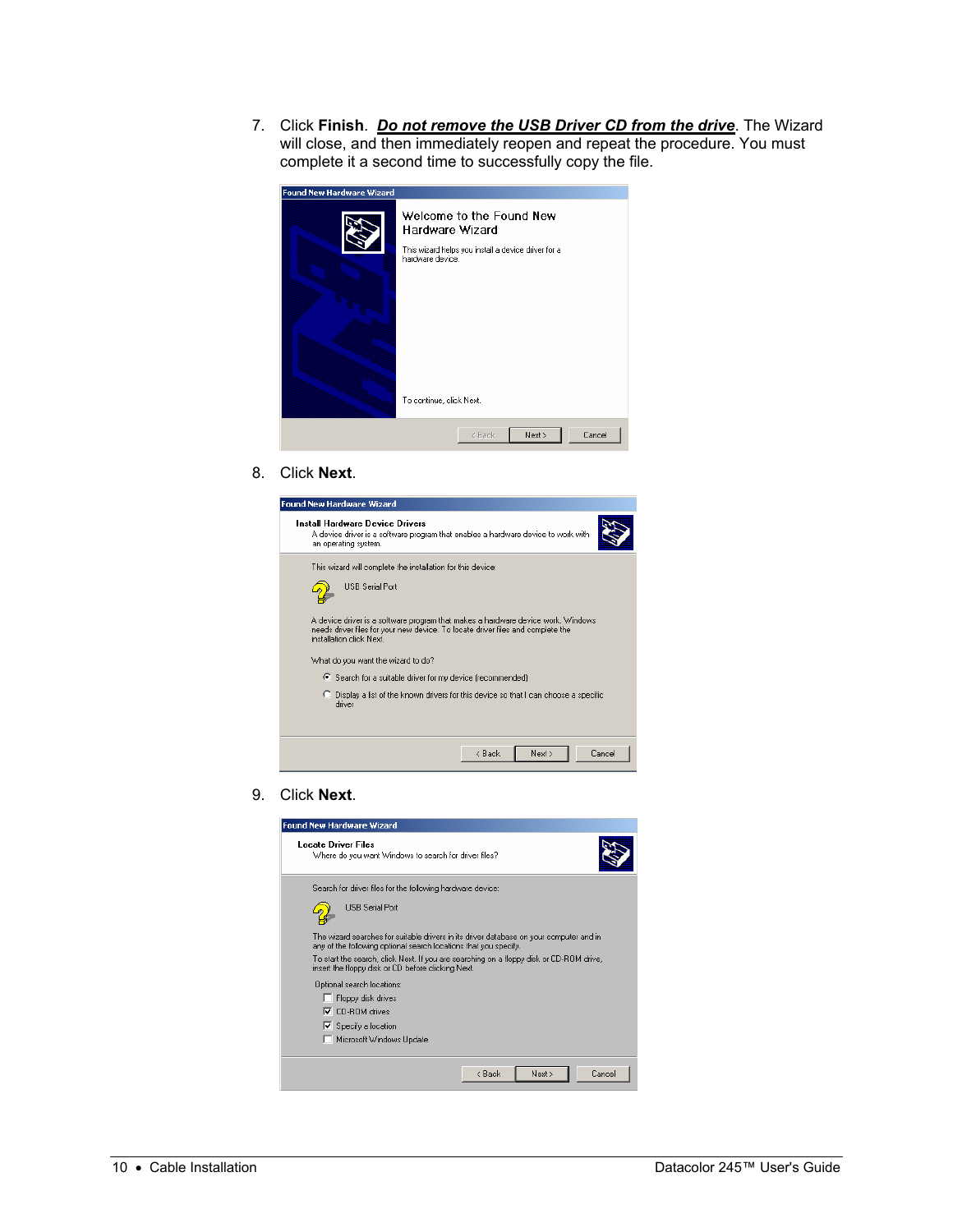10. Place a check in the CD-ROM drives and the **Specify a Location** box. Then click **Next**.



11. If the CD drive containing the files is displayed, click **OK**. If it is not displayed, click the **Browse** button, and locate the CD drive on your system.

| <b>Found New Hardware Wizard</b>                                                                                   |
|--------------------------------------------------------------------------------------------------------------------|
| <b>Driver Files Search Results</b><br>The wizard has finished searching for driver files for your hardware device. |
| Please wait while the wizard searches for driver files for the following hardware device:                          |
| <b>USB Serial Port</b>                                                                                             |
| Search location:                                                                                                   |
| d:                                                                                                                 |
|                                                                                                                    |
| Cancel<br>< Back<br>Next >                                                                                         |

12. Click **Next**. The Wizard will begin copying the files to the computer. When the copy is completed, the window below appears:



13. Click **Finish**.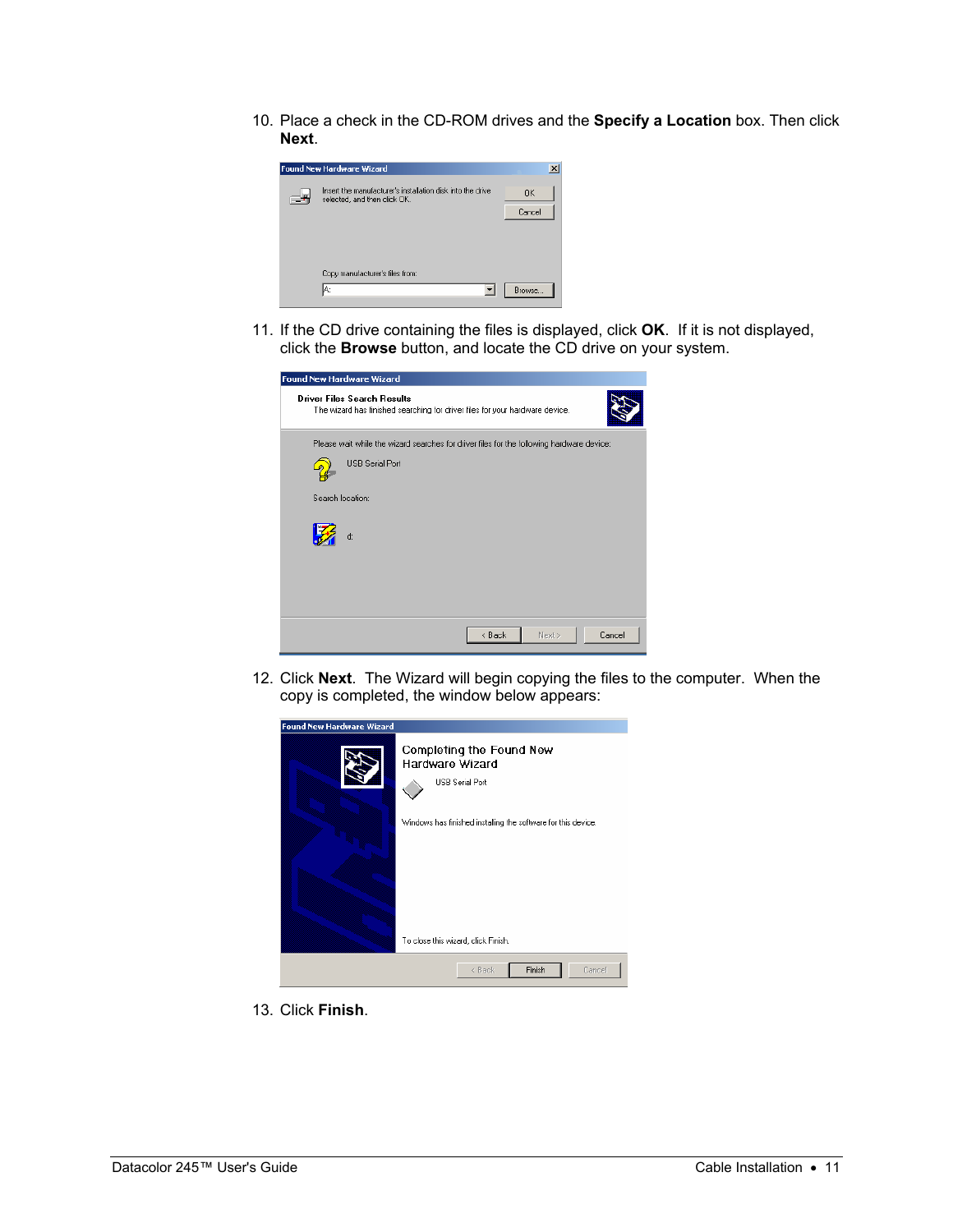## <span id="page-15-0"></span>**Viewing/Changing System Port Assignment**

As part of this process, a port number is assigned to the USB port. The default selection is the next available com port. Depending on the application you are running, you may need to know this port assignment to configure the Datacolor applications program(s) to recognize the USB port.

## **D** NOTES

Some Datacolor programs automatically configure the USB port assignment. Others require that you manually assign the port number. Refer to the program User's Guide for information to assign/edit the instrument port number.

If you change the USB port you are using for the instrument, you must edit the com port assignment in the Datacolor programs.

The procedure for viewing/editing the com port assignment is as follows:

To view or change the com port assignment for the USB port, you must do the following:

1. Open the Control Panel by clicking the **Start** button at the bottom left of the screen.



The Start menu displays.

|                   |       | Windows Update |              |                                             |
|-------------------|-------|----------------|--------------|---------------------------------------------|
|                   |       | WinZip         |              |                                             |
|                   | 984   | Programs       |              |                                             |
|                   |       | Documents      |              |                                             |
|                   |       | Settings       | $\mathbf{v}$ | Control Panel                               |
| <b>DAd 000 SA</b> |       | Search         | ш            | Network and Dial-up Connections<br>Printers |
|                   |       | Help           |              | Taskbar & Start Menu                        |
| ę                 | ज़ूरू | Run            |              |                                             |
|                   |       | Shut Down      |              |                                             |

- 2. Place the cursor on *Settings* so that the program submenu appears, and click **Control Panel**.
- 3. When the Control Panel window displays, double-click on **System**.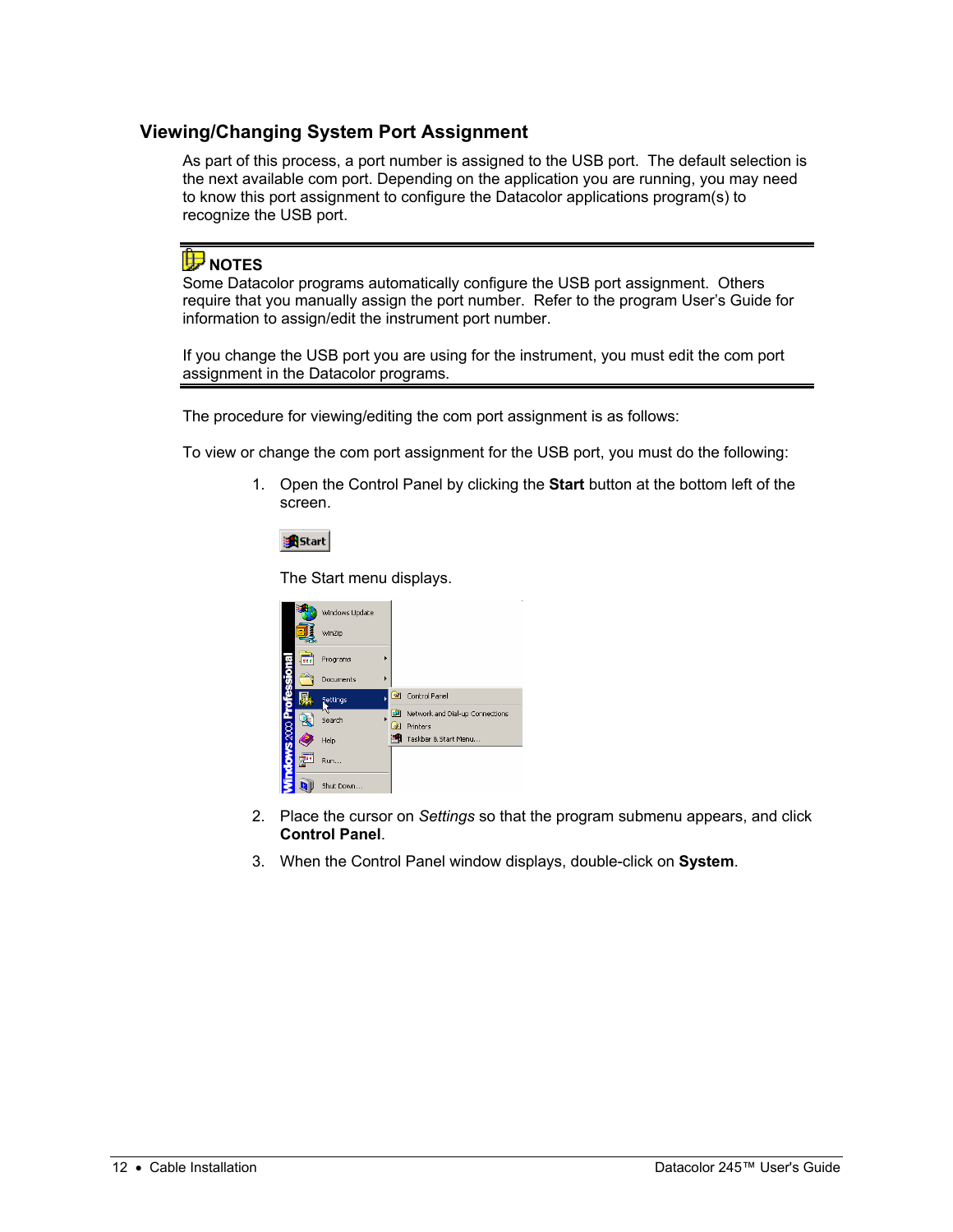| <b>Ex</b> Control Panel                                                                                                                                         |                                             |                                                                        |                                                               |                                                |                                                                  | $ \Box$ $\times$                                      |
|-----------------------------------------------------------------------------------------------------------------------------------------------------------------|---------------------------------------------|------------------------------------------------------------------------|---------------------------------------------------------------|------------------------------------------------|------------------------------------------------------------------|-------------------------------------------------------|
| <b>Favorites</b><br>Tools<br>File<br>Edit<br>View                                                                                                               | Help                                        |                                                                        |                                                               |                                                |                                                                  |                                                       |
| ← Back → → → 在   © Search L Folders 《History                                                                                                                    |                                             |                                                                        |                                                               |                                                |                                                                  |                                                       |
| Address <b><u>ov</u></b> Control Panel                                                                                                                          |                                             |                                                                        |                                                               |                                                |                                                                  | ⊘Go                                                   |
| ń                                                                                                                                                               | Ġ.                                          |                                                                        |                                                               |                                                |                                                                  | 112                                                   |
| <b>Control Panel</b>                                                                                                                                            | Accessibility<br>Options                    | Add/Remove<br>Hardware                                                 | Add/Remove<br>Programs                                        | Administrative<br>Tools                        | <b>BDE</b><br>Administrator                                      | Date/Time                                             |
| Use the settings in Control Panel to<br>personalize your computer.<br>Select an item to view its<br>ば<br>description.<br>Windows Update<br>Windows 2000 Support | Display<br>Mouse<br>Scanners and<br>Cameras | Folder Options<br>Network and<br>Dial-up Co<br>ō<br>Scheduled<br>Tasks | ۷ł<br>Fonts<br>Phone and<br>Modem<br>Sounds and<br>Multimedia | Game<br>Controllers<br>Power Options<br>System | Internet<br>Options<br>Printers<br><b>Users and</b><br>Passwords | شبیہ<br>Keyboard<br>Regional<br>Options<br>WSP Client |

The Systems Properties dialog box displays.

| <b>System Properties</b> | 2 X                                                                                                                                           |
|--------------------------|-----------------------------------------------------------------------------------------------------------------------------------------------|
|                          | General Network Identification   Hardware   User Profiles   Advanced                                                                          |
|                          | μζ<br>System:<br>Microsoft Windows 2000<br>5.00.2195<br>Service Pack 2<br>Registered to:<br>station10<br>datacolor<br>51873-335-3759997-09651 |
|                          | Computer:<br>x86 Family 6 Model 5 Stepping<br>2<br>AT/AT COMPATIBLE<br>130,612 KB RAM                                                         |
|                          | 0K<br>Cancel<br>Apply                                                                                                                         |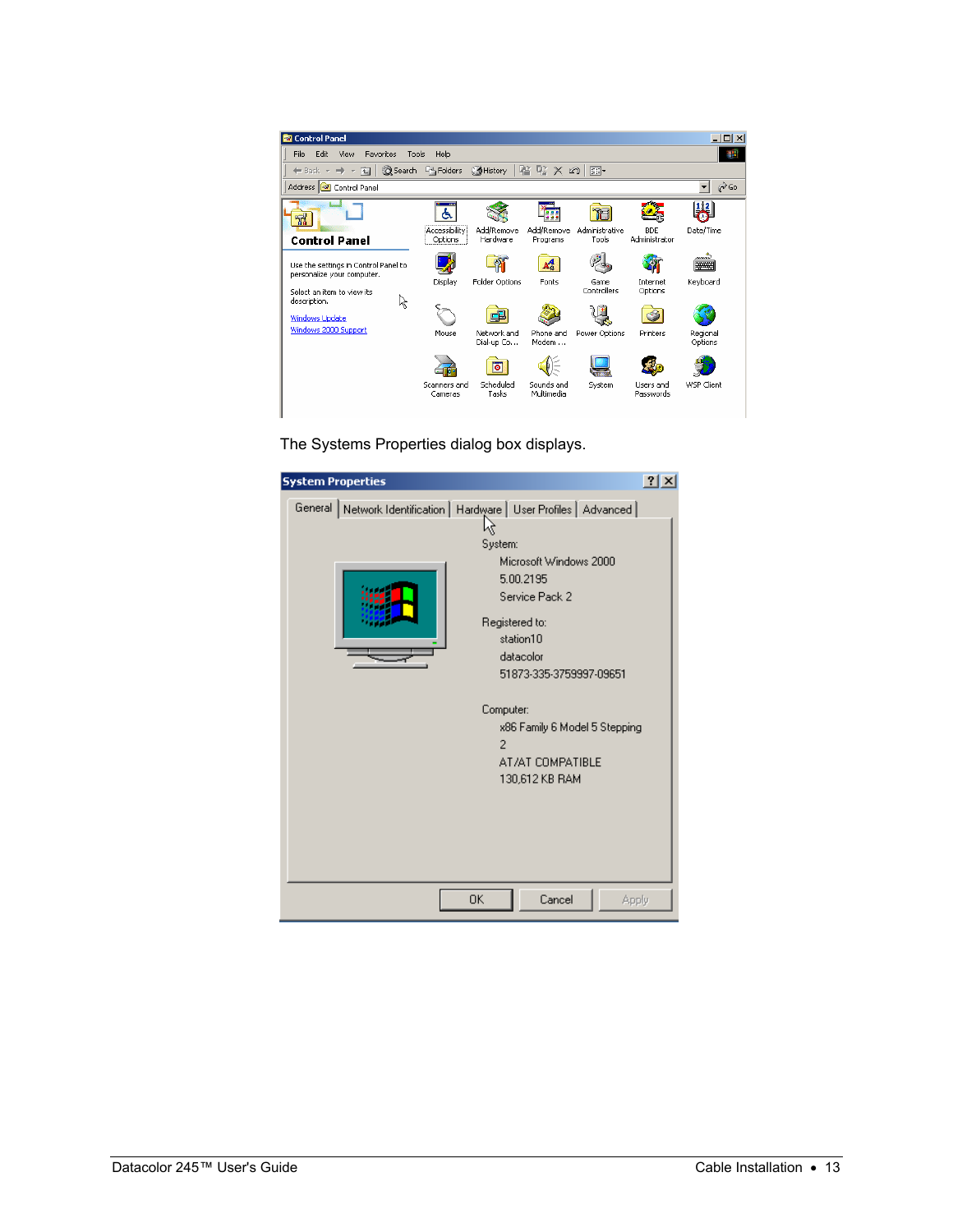4. Click the **Hardware Tab**.



5. Click the **Device Manager** button. The Device Manager window displays.

|                                                                  | <b>Device Manager</b>                                                                                                                                                                                                                                                                                                                                                                                                                                                                                                                                       |
|------------------------------------------------------------------|-------------------------------------------------------------------------------------------------------------------------------------------------------------------------------------------------------------------------------------------------------------------------------------------------------------------------------------------------------------------------------------------------------------------------------------------------------------------------------------------------------------------------------------------------------------|
| Action                                                           | ■ 国   【 】<br>View                                                                                                                                                                                                                                                                                                                                                                                                                                                                                                                                           |
| STATION10<br>$\overline{\mathbf{H}}$<br>ஈ<br>ŧ<br>$\overline{+}$ | · <mark>里</mark> Computer<br>$\blacksquare$ Disk drives<br>画…↓ Display adapters<br>…그나 DVD/CD-ROM drives<br>⊡ Floppy disk drives<br>⊡ 日 IDE ATA/ATAPI controllers<br>由 磴雲 Keyboards<br>中心】 Mice and other pointing devices<br>⊡… <mark>및</mark> Monitors<br>田 ■ Network adapters<br>白… <mark>ツ</mark> Ports (COM & LPT)<br>$\mathcal{F}$ Communications Port (COM1)<br>Gommunications Port (COM2)<br>FCP Printer Port (LPT1)<br>y USB Serial Port (COM3)<br>∙∯{ Sound, video and game conk\ollers<br>由 _ System devices<br>Universal Serial Bus controllers |

6. Go to the **Ports** heading. Click on the plus (+) to display the port selections.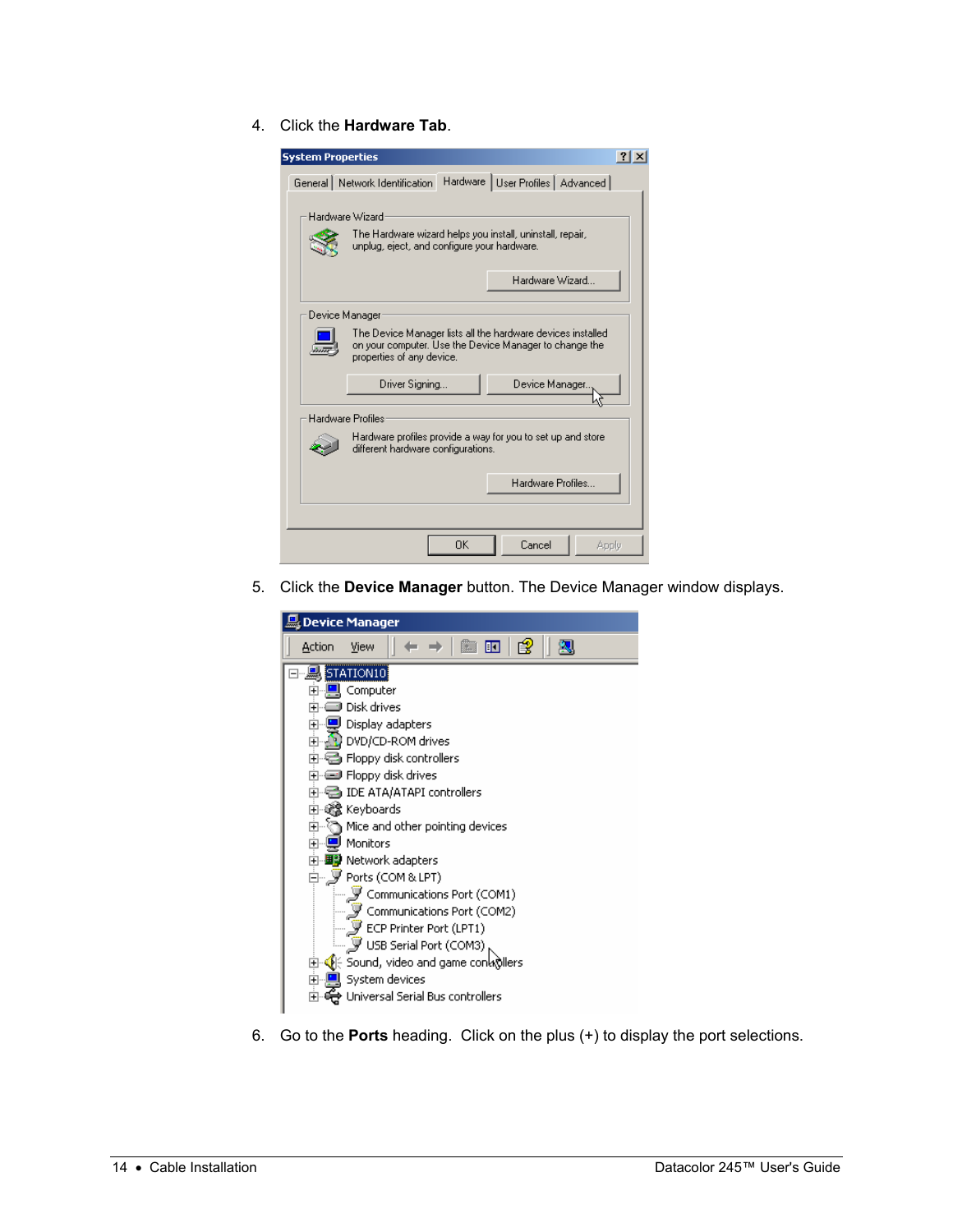7. Click **USB Serial Port**. The USB Serial Port (COM3) Properties dialog box displays.

| USB Serial Port (COM3) Properties                                                                                                                                                                    |                        |                                    | $\overline{2}$<br>$\times$ |  |
|------------------------------------------------------------------------------------------------------------------------------------------------------------------------------------------------------|------------------------|------------------------------------|----------------------------|--|
| General   Port Settings   Driver                                                                                                                                                                     |                        |                                    |                            |  |
|                                                                                                                                                                                                      | USB Serial Port (COM3) |                                    |                            |  |
|                                                                                                                                                                                                      | Device type:           | Ports (COM & LPT)                  |                            |  |
|                                                                                                                                                                                                      | Manufacturer:          | <b>FTDI</b>                        |                            |  |
|                                                                                                                                                                                                      | Location:              | on USB High Speed Serial Converter |                            |  |
| Device status<br>This device is working properly.<br>If you are having problems with this device, click Troubleshooter to<br>start the troubleshooter.<br>$\overline{\phantom{a}}$<br>Troubleshooter |                        |                                    |                            |  |
| Device usage:                                                                                                                                                                                        |                        |                                    |                            |  |
| Use this device (enable)                                                                                                                                                                             |                        |                                    |                            |  |
|                                                                                                                                                                                                      |                        | <b>OK</b><br>Cancel                |                            |  |

8. Click **Port Settings**. The dialog box below appears:

| 2x<br><b>USB Serial Port (COM3) Properties</b> |
|------------------------------------------------|
| General Port Settings Driver                   |
|                                                |
| Bits per second: 9600                          |
| Data bits: 8<br>▼                              |
| Parity: None<br>▾                              |
| Stop bits: 1<br>▼                              |
| Flow control: None                             |
| Advanced<br>Restore Defaults                   |
|                                                |
|                                                |
|                                                |
|                                                |
| 0K<br>Cancel                                   |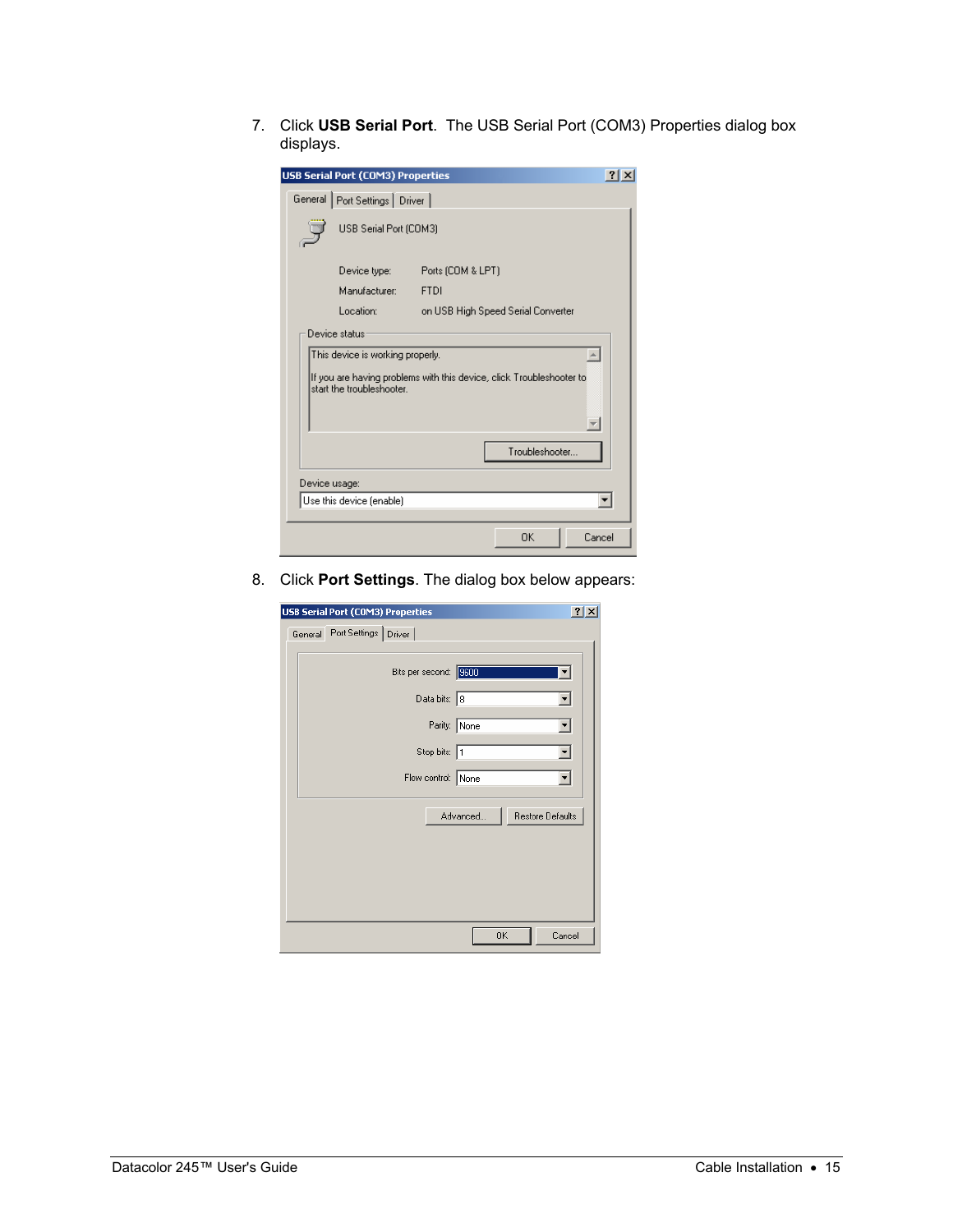9. Click the **Advanced** button. The Advance Settings for COM3 dialog box displays.

| <b>Advanced Settings for COM3</b>                                                                                                                        |                                                                                                                               | ? X                      |
|----------------------------------------------------------------------------------------------------------------------------------------------------------|-------------------------------------------------------------------------------------------------------------------------------|--------------------------|
| <b>COM Port Number:</b><br>COM3<br>COM3<br>USB Transfer Sizes COM4<br>COM5<br>Select lower settin COM6<br>Select higher settings for faster performance. | $\Sigma$ hance problems at low baud rates.                                                                                    | 0K<br>Cancel<br>Defaults |
| Receive (Bytes):<br>Transmit (Bytes):                                                                                                                    | 4096<br>4096                                                                                                                  |                          |
| BM Options<br>Select lower settings to correct response problems.                                                                                        |                                                                                                                               |                          |
| Latency Timer (msec):                                                                                                                                    | 16                                                                                                                            |                          |
| Miscellaneous Options:                                                                                                                                   |                                                                                                                               |                          |
| Minimum Read Timeout (msec):<br>Minimum Write Timeout (msec):                                                                                            | I٥<br><b>Serial Printer</b><br>Н<br>Cancel If Power Off<br>п<br>lo.<br>Event On Surprise Removal<br>Forced XON/XOFF Mode<br>┍ |                          |

- 10. The field labeled *COM Port Number* displays the current assignment for the USB port. To change the port setting, click the drop-down list arrow. The list of COM ports is displayed.
- 11. Click on the port assignment to be used for the USB port.
- 12. When you have completed the changes, click **OK**.

#### <span id="page-19-0"></span>**Changing the COM Port Assignment in Datacolor Programs**

To enable the USB port for color measurements, you may need to change the com port assignment in the applications program. Refer to the program documentation for the specific Datacolor applications program you are running for instructions to configure the instrument.

## **ED** NOTE

If you are installing a new instrument, this is found on *a diskette included with the calibration tiles.* 

#### <span id="page-19-1"></span>**Installing Calibration Data**

*See the program documentation for instructions to install the calibration data.*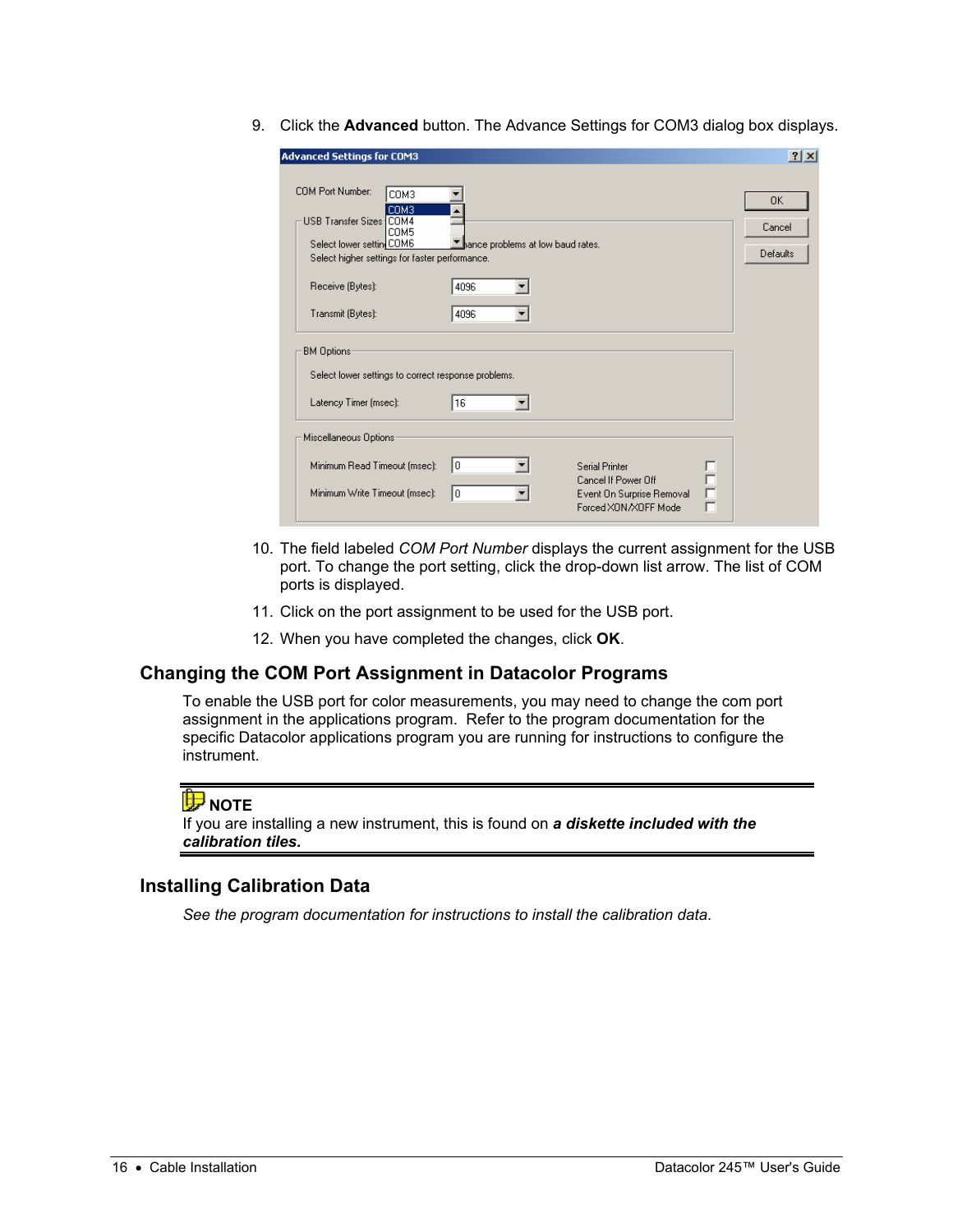# <span id="page-20-0"></span>**Controls and Indicators**

## <span id="page-20-1"></span>**Status Panel**

The status panel indicates the current instrument settings being used. Below is the status panel for the Datacolor 245™:

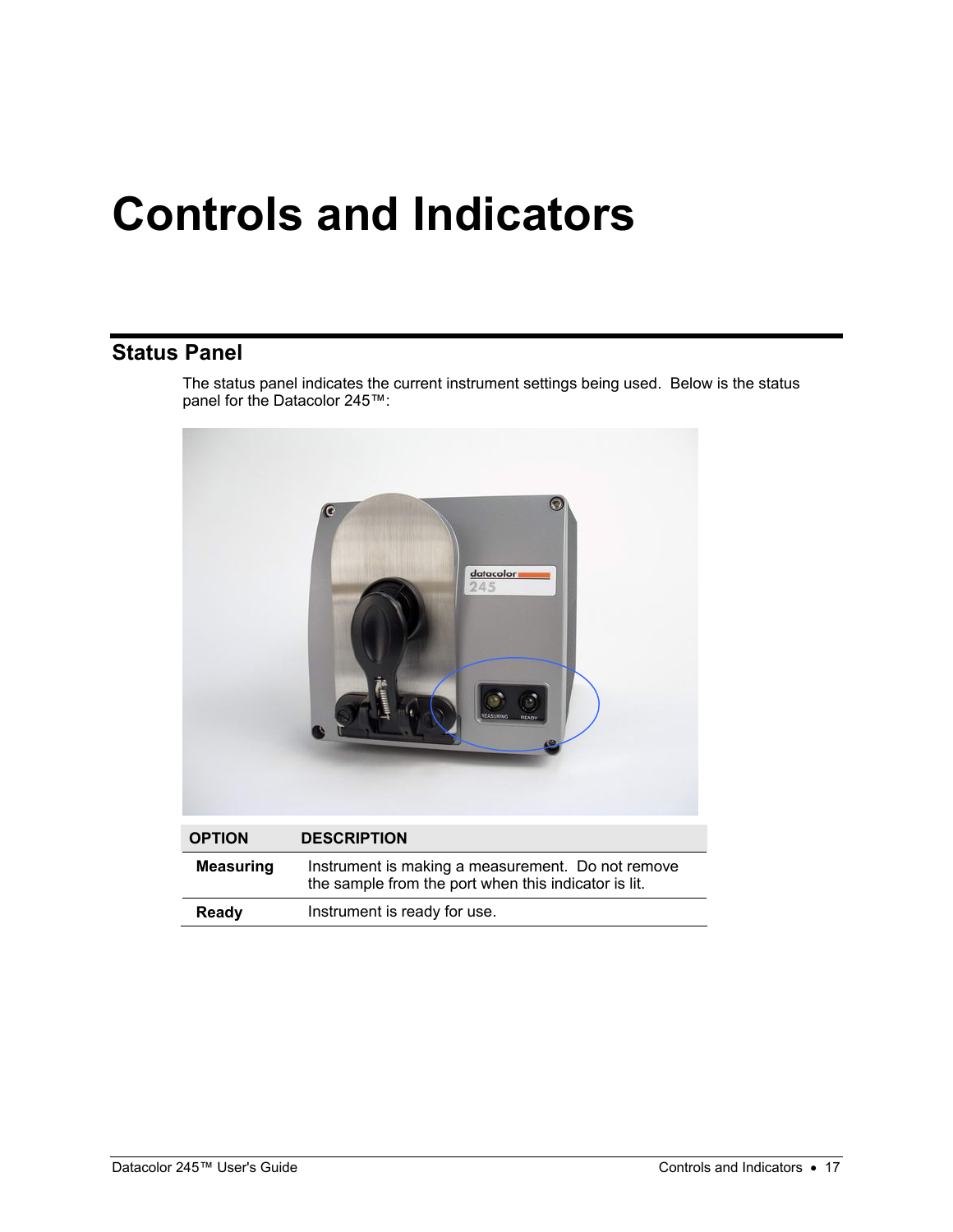## <span id="page-21-0"></span>**Powering Up**

Use this simple procedure to start using your Datacolor 245.

1. Verify all cable connections. The AC power cord should be plugged into an outlet. The instrument cable should be attached to the instrument and host computer.



- 2. Turn on the host computer.
- 3. Turn on the power switch. It is the red switch on the back of the instrument.
	- − When power is applied, all mechanisms are automatically reset.
	- − The lights on the status panel will flash, and then the Ready light will stay lit.

## **D** NOTE

If the instrument power is not turned on before a Datacolor program is launched, you may receive an error message.

- 4. When the *Ready* light remains on, your instrument is ready to use.
- 5. Launch a Datacolor program.

## <span id="page-21-1"></span>**Instrument Calibration**

The instrument should be calibrated every 8 hours to compensate for changes in the environment. A black trap, white tile and green tile are provided with all Datacolor instruments to complete the calibration:



- The black trap and white tile are used each time the instrument is calibrated.
- The green tile is used to perform an optional diagnostic test.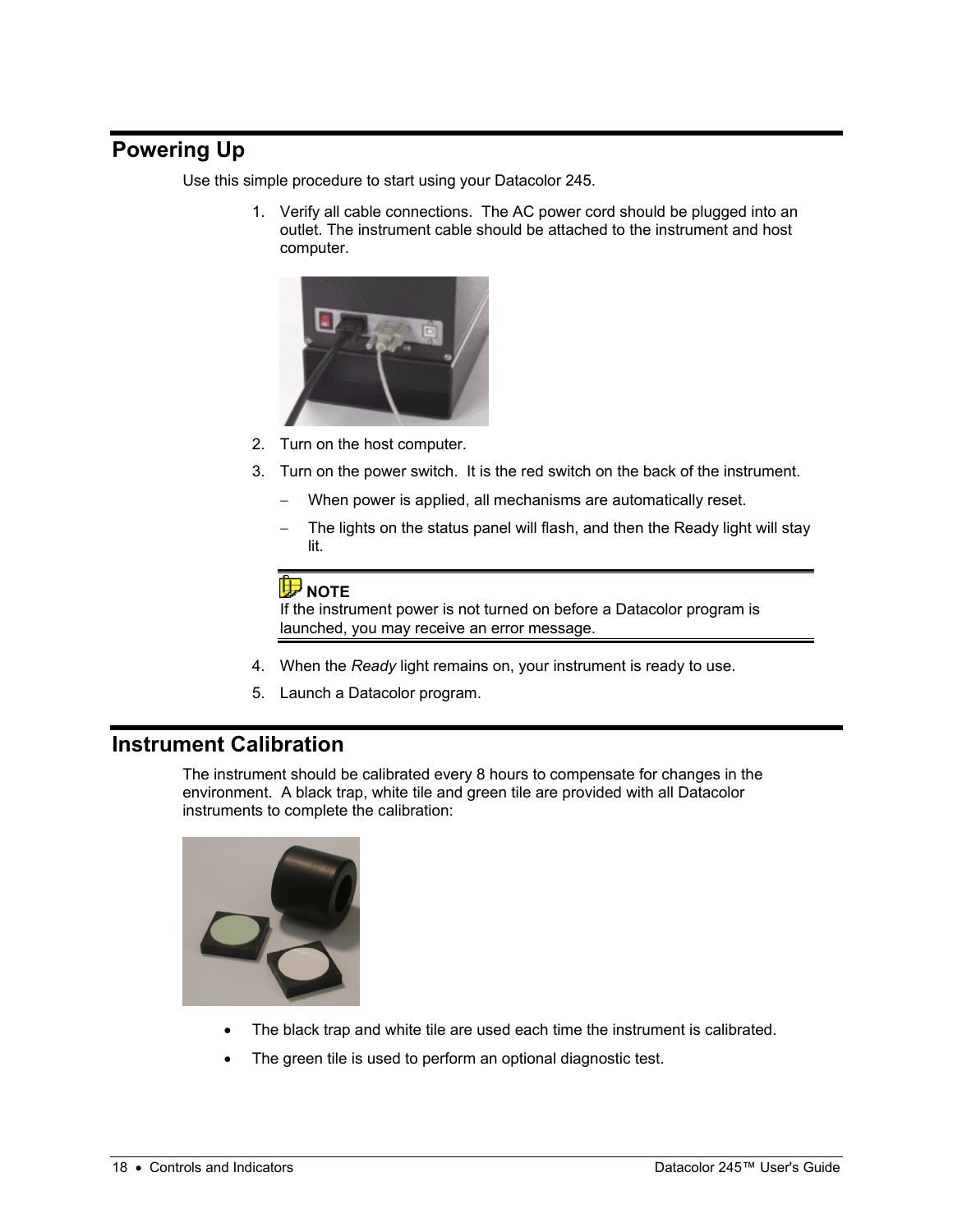The software prompts for calibration vary from one program to another. The Datacolor Users Guide for the program you are running provides step-by-step instructions regarding the software setup and instrument calibration procedure.

## **D** NOTE

It is recommended that you calibrate the instrument every 8 hours.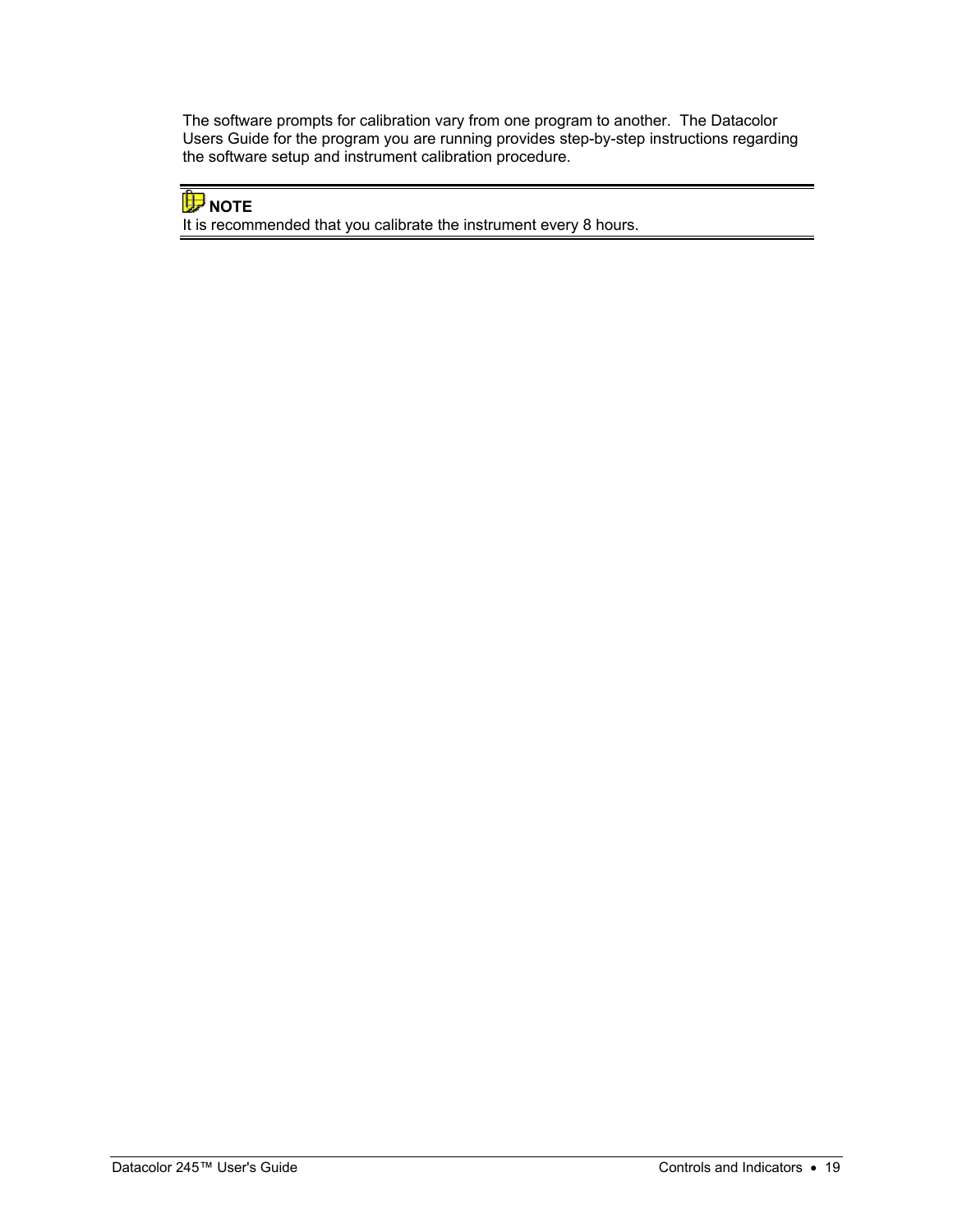*This page intentionally left blank.*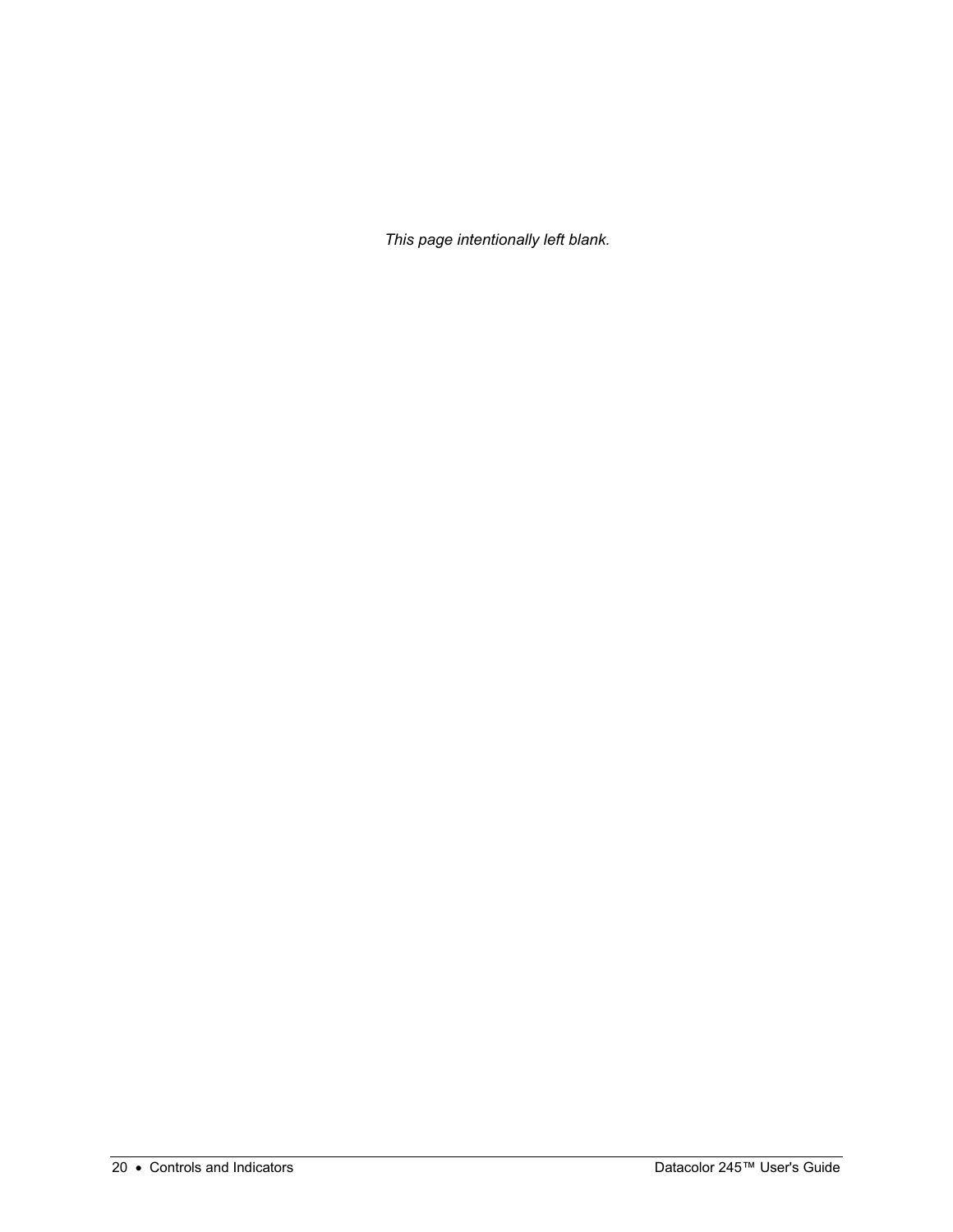# <span id="page-24-0"></span>**Sample Presentation and Measurement**

## <span id="page-24-1"></span>**About Sample Presentation**

You must pay close attention to the positioning of the sample to insure an accurate measurement. When positioned correctly, the sample rests between the sample holder and the front panel door. The sample must completely cover the aperture opening.

1. Grasp the sample holder and pull forward.



2. Position the sample at the port. The sample should completely cover the port opening.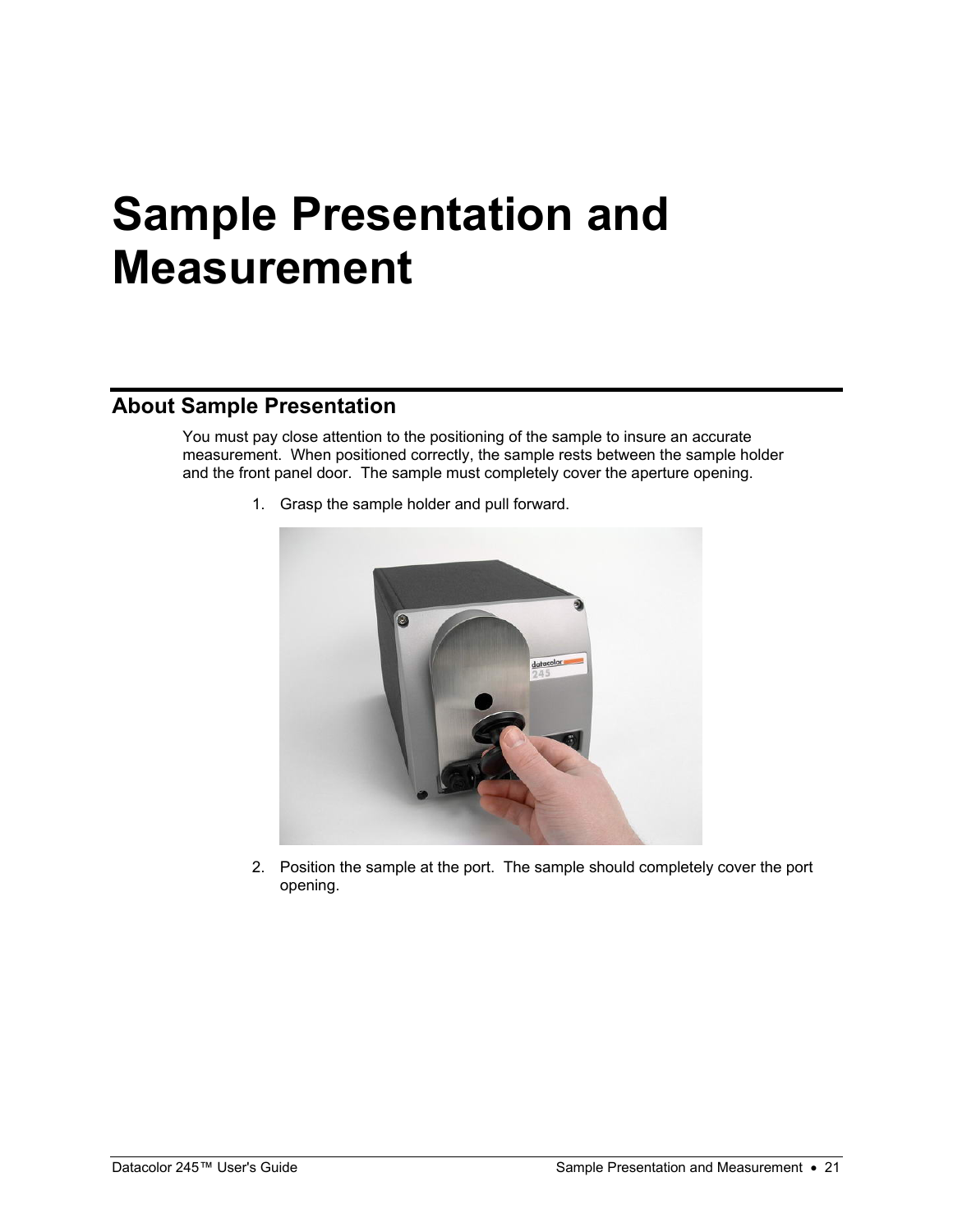

3. Carefully return arm to normal operating position.



**WARNING** Do not allow sample arm to spring back.

## <span id="page-25-0"></span>**Sample Viewing Port**

When measuring small samples, you may need to check that the sample is properly positioned at the port. To verify that the correct area of the sample is being measured:

1. Grasp the tab above the aperture plate.

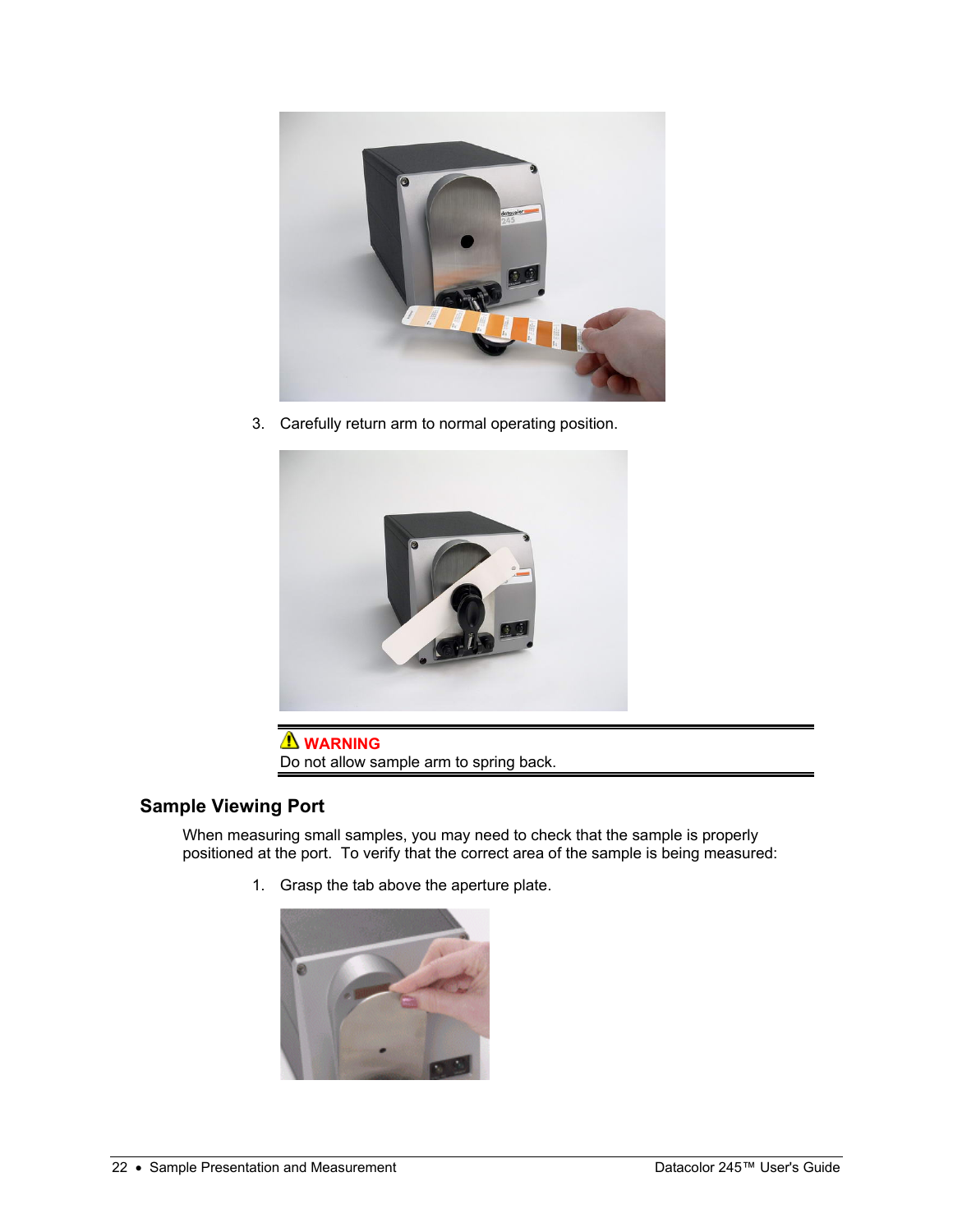2. Pull top of door down to its full horizontal position. The backside of this door reveals the area of the sample covering the port opening.



- 3. If necessary, adjust the placement of the sample to target the portion of the sample to be measured. The sample must completely cover the port opening.
- 4. Push the door back to its normal position, and start the measurement.

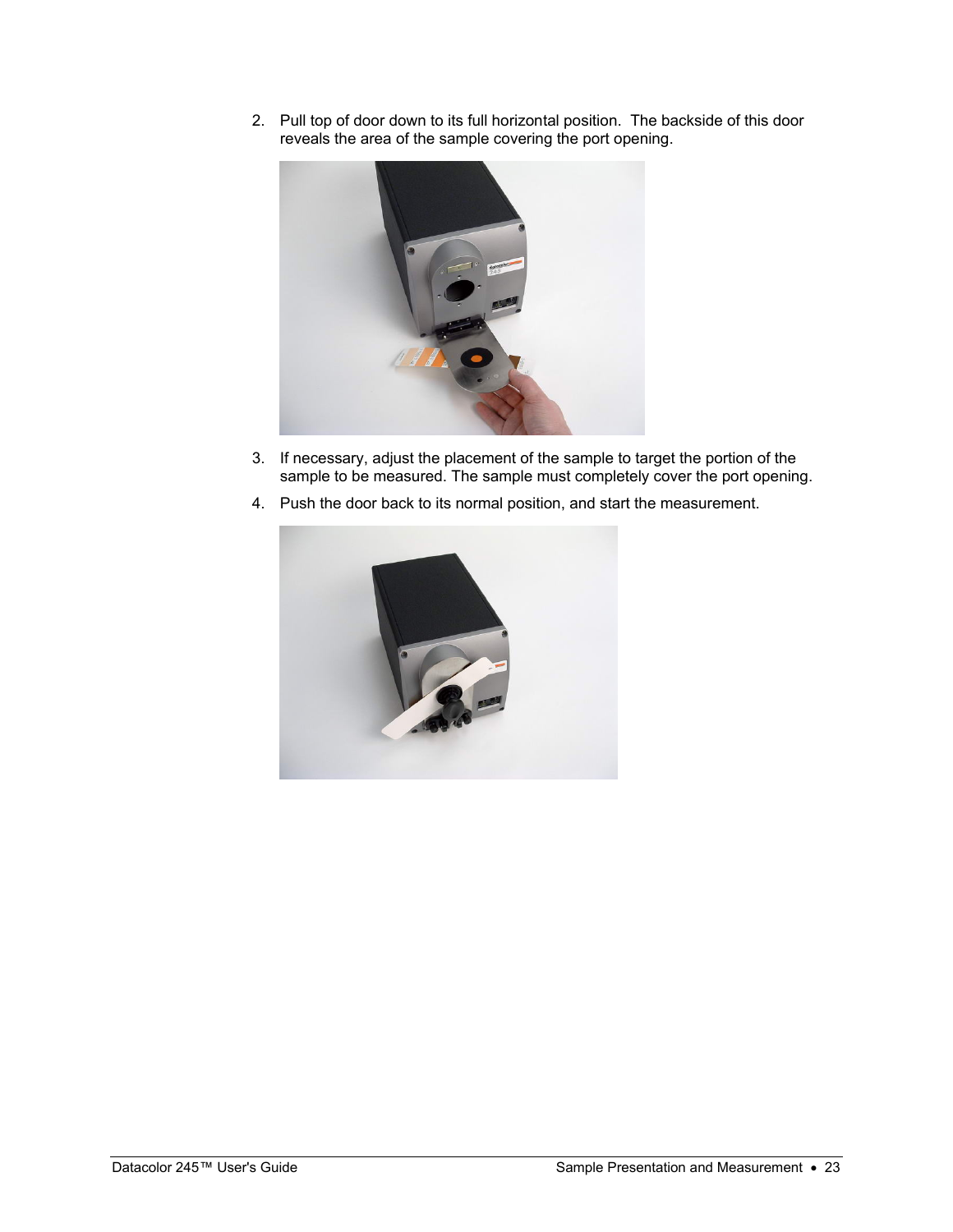*This page intentionally left blank.*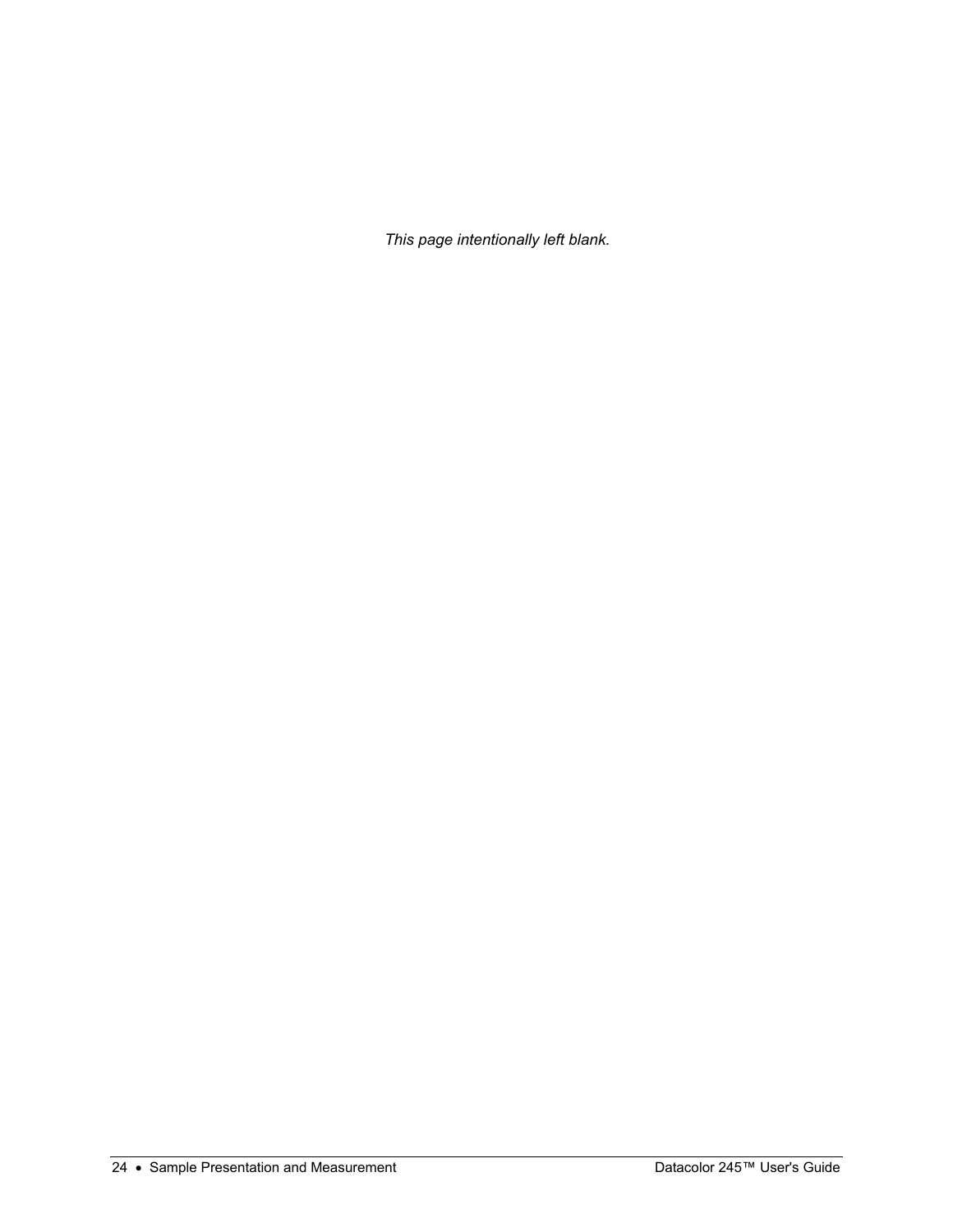## <span id="page-28-0"></span>**Maintenance**

## <span id="page-28-1"></span>**About Instrument Maintenance**

The sections that follow provide detailed instructions for maintaining the instrument and calibration tiles. These instructions and tips will help to insure that the instrument continues to perform properly over its life.

## <span id="page-28-2"></span>**Tile Handling and Cleaning**

#### <span id="page-28-3"></span>**Handling Tiles**

- Handle calibration tiles with **extreme care.** Do not drop them, or scratch the glazed surface.
- Always grasp the tile using its edges.

#### <span id="page-28-4"></span>**Cleaning Tiles**

The calibration tiles should be cleaned before each use. Wipe each tile clean with a soft, lint-free cloth.



- A detergent, free of optical brighteners, fluorescent materials or photoactive dyes should be used as needed to clear any oils, fingerprints, or other deposits. Liquid dish detergent is a suitable detergent. The detergent/water solution should be prepared as follows: **1 part detergent: 250 parts water**
- Use a few drops of the detergent solution to moisten a soft, lint-free cloth, and gently wipe the tile surface. Rinse the detergent from the tile by wiping it with a cloth, moistened with clean water.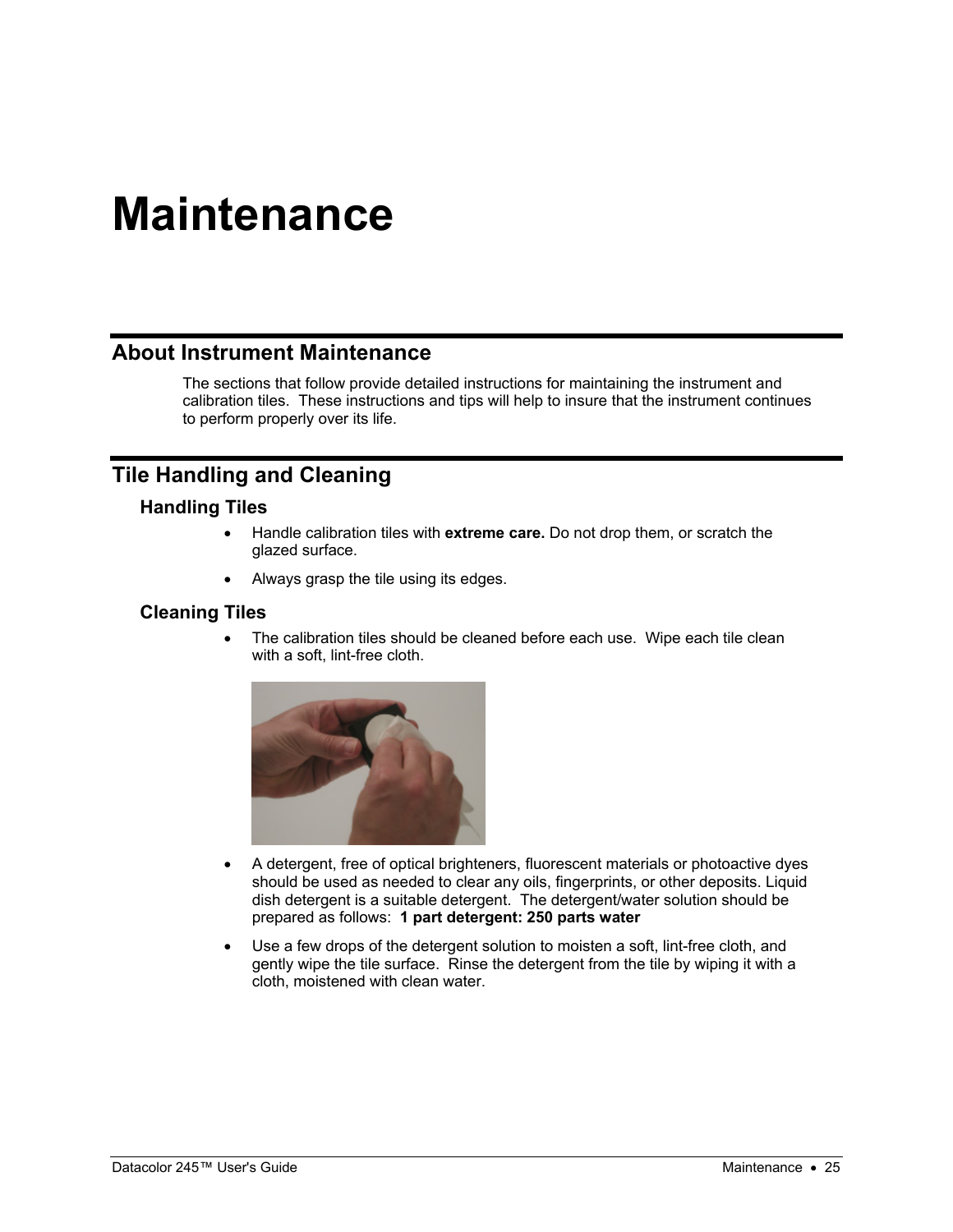- **NEVER** use abrasive cleansers, razor blades, or other metal objects to remove dirt or foreign substances from the calibration tiles. This will damage the tile surface.
- **NEVER** immerse the tiles in water.
- Tiles that have scratches, chips, abrasions or cracks must be replaced. Signs of wear on the tile surface will affect the accuracy of the calibration.

#### <span id="page-29-0"></span>**Storage**

- Large temperature variations will affect the accuracy of your calibration, requiring more frequent calibration. The calibration tiles should be stored in an environment that simulates the temperature of the samples to be measured.
- Prolonged exposure to sunlight or other sources of ultra-violet radiation will cause the color of the tiles to change. The tiles should always be stored in a protective case or container away from direct sunlight and environmental contaminants.

#### <span id="page-29-1"></span>**Cleaning the Black Trap**

The black trap should be kept dust-free. Dust accumulating in the black trap should be blown out with compressed air.

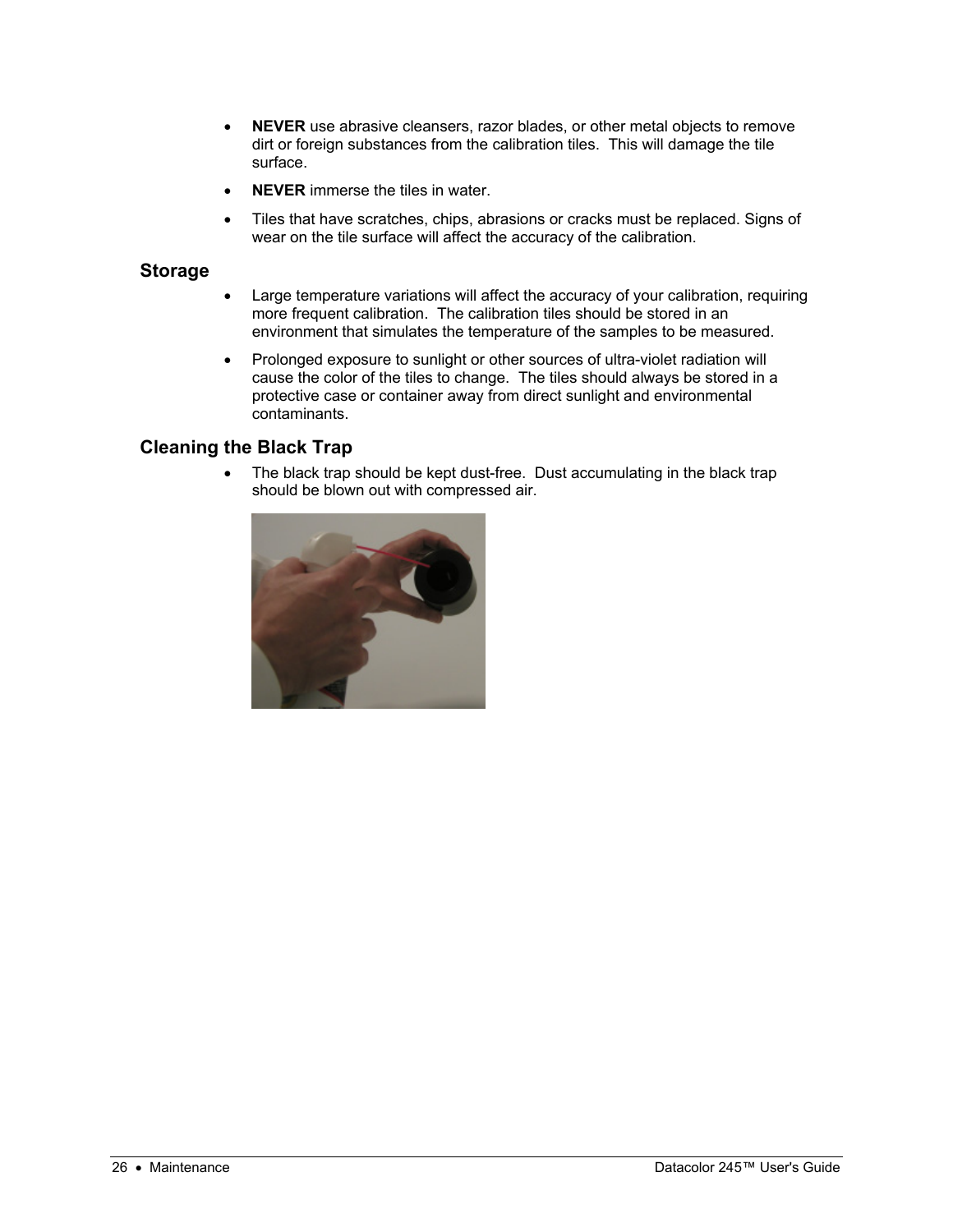# <span id="page-30-0"></span>**Appendix**

## <span id="page-30-1"></span>**Datacolor 245™ Optical Block Diagram**

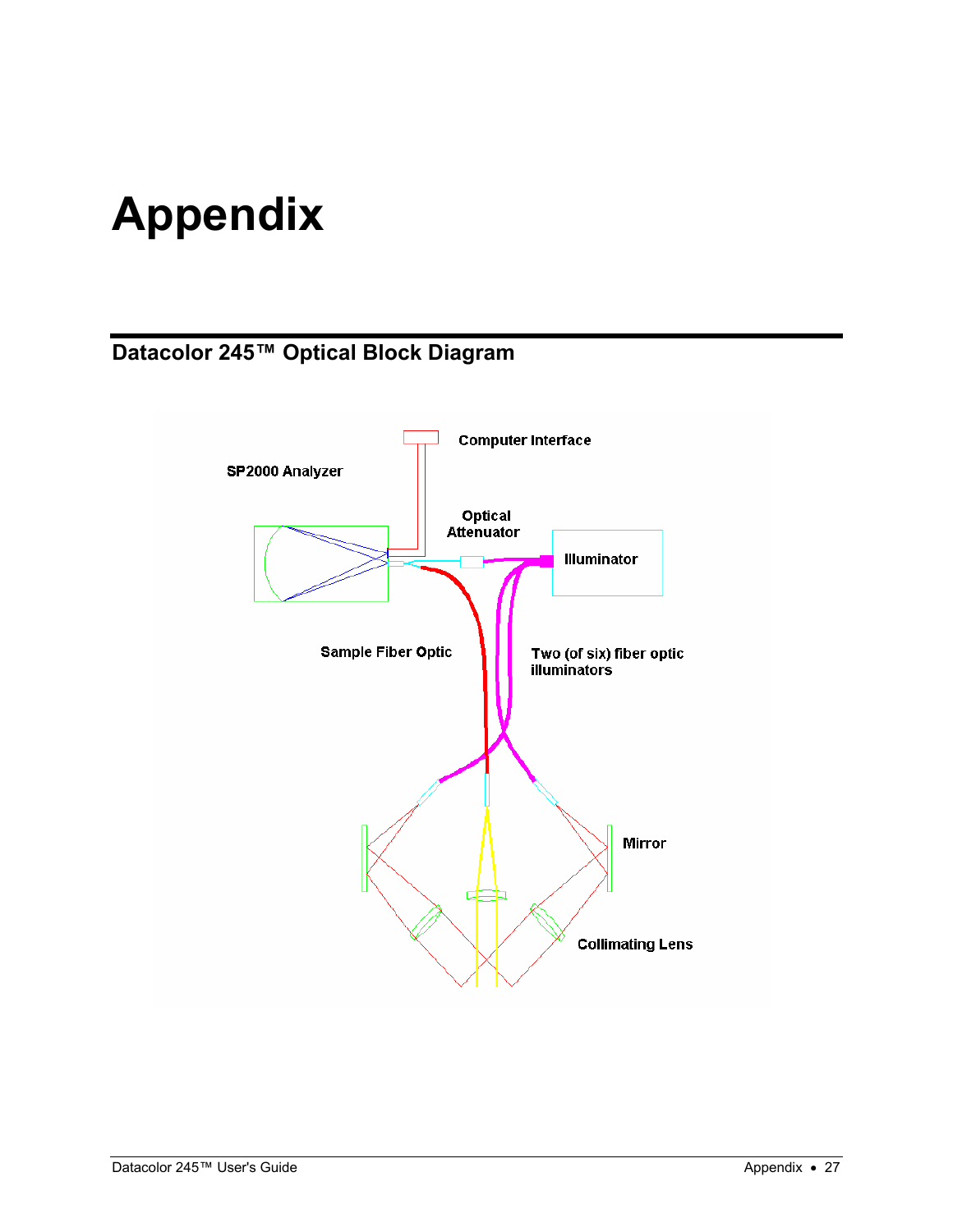## <span id="page-31-0"></span>**Instrument Specifications**

| <b>ITEM</b>                                              | <b>DESCRIPTION</b>                                                                                                                                |                                                      |
|----------------------------------------------------------|---------------------------------------------------------------------------------------------------------------------------------------------------|------------------------------------------------------|
| <b>Instrument Type</b>                                   | Dual beam reflectance spectrophotometer.                                                                                                          |                                                      |
| <b>Measuring Geometry</b>                                | 45° illumination, 0° viewing in conformance with<br>ASTM E1164-02, and Level B instrument following<br>the CIE Technical Committee 2-39 proposal. |                                                      |
| <b>Illumination Source</b>                               | Pulsed xenon                                                                                                                                      |                                                      |
| <b>Spectral Analyzer</b>                                 | Proprietary SP 2000 analyzer with dual 256-diode<br>array and high-resolution holographic grating.                                                |                                                      |
| <b>Wavelength Range</b>                                  | $400 - 700$ nm                                                                                                                                    |                                                      |
| <b>Reporting Interval</b>                                | $10 \text{ nm}$                                                                                                                                   |                                                      |
| <b>Effective Bandwidth</b>                               | 10 <sub>nm</sub>                                                                                                                                  |                                                      |
| <b>Photometric Range</b>                                 | 0 to 200%                                                                                                                                         |                                                      |
| <b>Aperture Configuration</b>                            | 16mm illuminated<br>11 mm viewed                                                                                                                  |                                                      |
| <b>Power</b>                                             | 100 to 240 VAC<br>47 to 63 Hz<br>80 VA Peak<br>35 VA Typical                                                                                      |                                                      |
| Performance-Repeatability*<br>20 reads, using dual flash | 0.03 (max)CIELAB on white ceramic                                                                                                                 |                                                      |
| Performance-Inter-Instrument<br>Agreement*               | $0.2$ CIELAB $\Delta E$ (max)<br>0.1 CIELAB average                                                                                               |                                                      |
| <b>Absolute Operating Environment</b>                    | 5° to 40° C, 5-85% RH, non-condensing                                                                                                             |                                                      |
| Interface                                                | RS232 9600/19200 baud ~or~ USB 1.1 or higher                                                                                                      |                                                      |
| <b>Warranty</b>                                          |                                                                                                                                                   | 1-year parts and labor. Extended warranty available. |
| Dimensions (without drawer)                              | <b>English</b>                                                                                                                                    | <b>Metric</b>                                        |
| Height                                                   | 6.5 inches                                                                                                                                        | 165.1 mm                                             |
| Width                                                    | 6.75 inches                                                                                                                                       | 171.5 mm                                             |
| <b>Depth</b>                                             | 12.375 inches                                                                                                                                     | 314 mm                                               |
| Weight                                                   | 14 lbs.                                                                                                                                           | 6.3 kg                                               |

*Specifications are subject to change without notice.* 

*\* Specification based on following environmental conditions: 20°C; 50% RH; 2 sigma*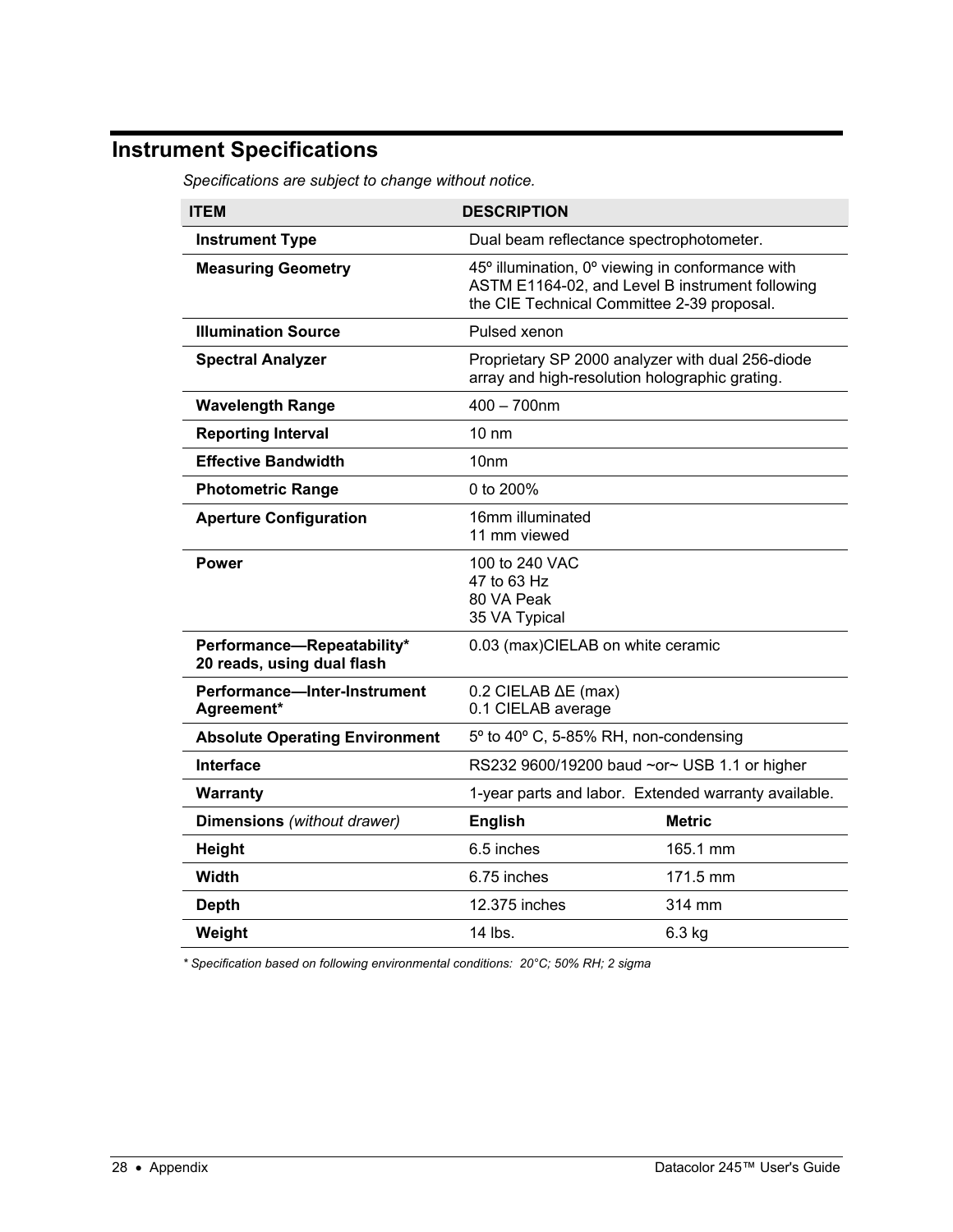## <span id="page-32-0"></span>**Miscellaneous Technical Information**

## <span id="page-32-1"></span>**RS-232C Connector Pin Assignments**

| Pin# | <b>Purpose</b> | <b>Direction</b> |
|------|----------------|------------------|
| 2    | Transmit data  | Out (to host)    |
| 3    | Receive data   | In (from host)   |
| 7    | Signal ground  |                  |

### **WARNINGS**

(1) *DO NOT WIRE* to pins other than 2, 3, and 7.

(2) For all unused inputs, the default is active high.

## <span id="page-32-2"></span>**Safety Warnings**

#### <span id="page-32-3"></span>**Light Source**

Do not stare directly into the open port located in the front door panel when the measurement is in progress. **Staring directly into the light source can result in eye discomfort similar to that of staring at a camera flash.** 

#### <span id="page-32-4"></span>**Side Vents**

 Vents are included along each side of the instrument to facilitate air circulation. *HIGH VOLTAGE COMPONENTS WITHIN.* DO NOT INSERT ANY OBJECTS INTO THESE OPENINGS!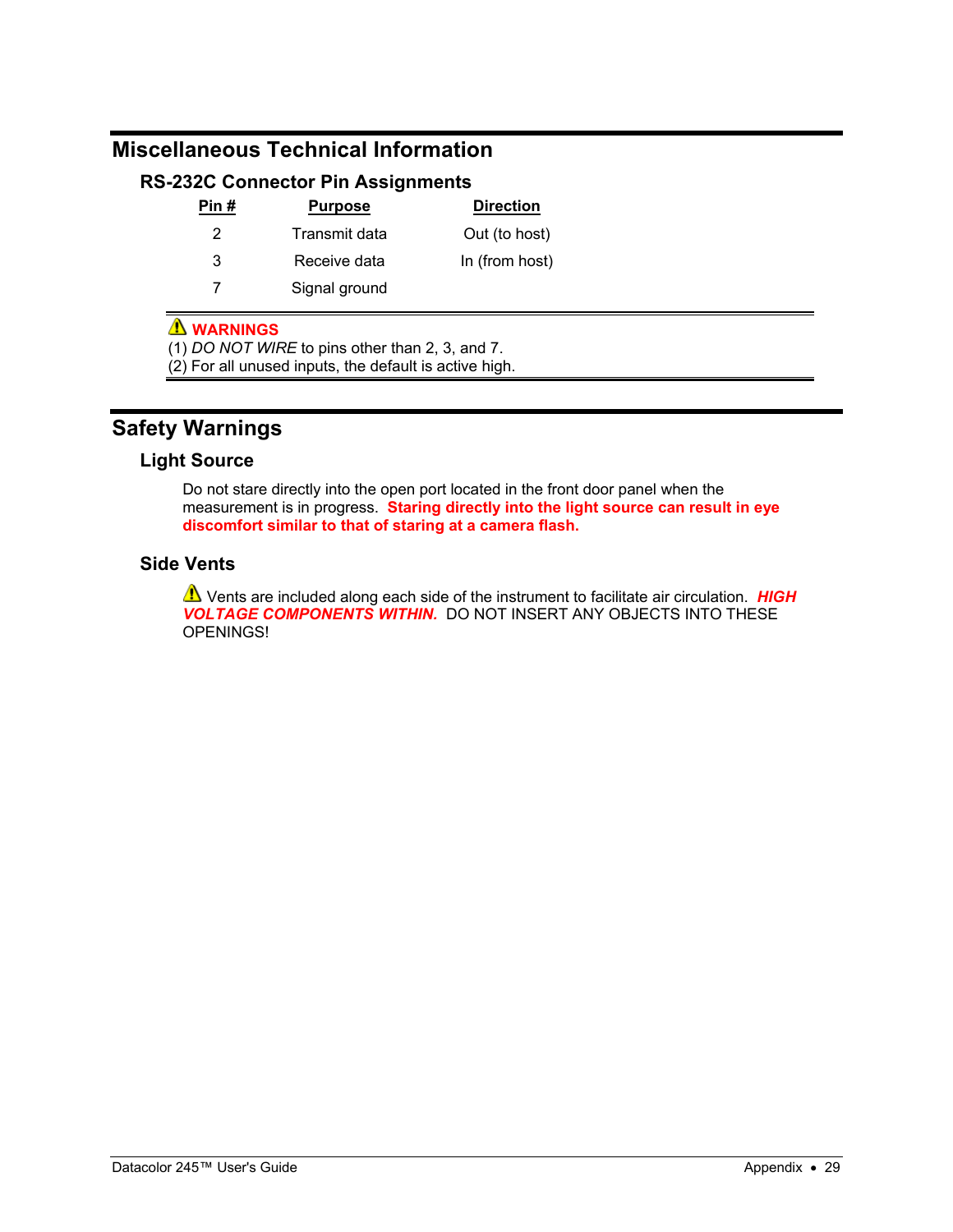## <span id="page-33-0"></span>**Compliance Statements**

### <span id="page-33-1"></span>**FCC Compliance Statement**

### **WARNING**

Changes or modifications to this unit not expressly approved by the party responsible for compliance could void the user's authority to operate the equipment.

This equipment has been tested and found to comply with the limits for a Class A digital device, pursuant to Part 15 of the FCC Rules. These limits are designed to provide reasonable protection against harmful interference when the equipment is operated in a commercial environment. This equipment generates, uses and can radiate radio frequency energy and, if not installed and used in accordance with this User's manual, may cause harmful interference to radio communications.

Operation of this equipment in a residential area is likely to cause harmful interference in which case the user will be required to correct the interference at his or her own expense.

This device complies with Part 15 of the FCC Rules. Operation is subject to the following conditions: (1) this device may not cause harmful interference, and (2) this device must accept any interference received, including interference that may cause undesired operation.

#### <span id="page-33-2"></span>**Canadian Compliance Statement**

#### **English**

This digital apparatus does not exceed the Class A limits for radio noise emissions from digital apparatus set out in the Radio Interference Regulations of the Canadian Department of Communications.

#### **Francais**

El present appareil numerique n'emet pas de bruits radioelectriques depassant les limites applicables aux appareils numeriques de la class A prescrites dans le Reglement sur le brouillage radioelectrique edicte par le ministere des Communications du Canada.